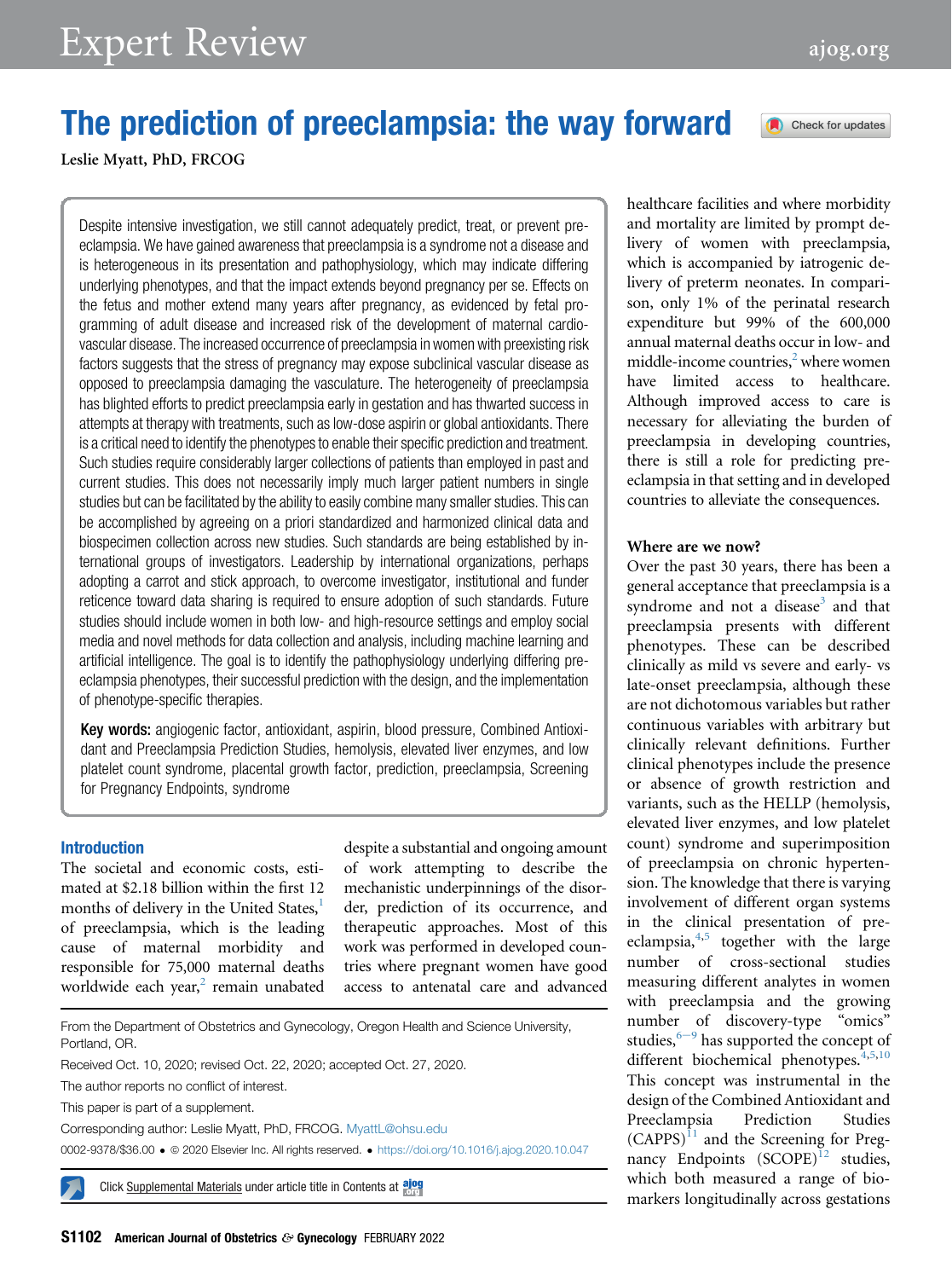in what were thought at the time to be relatively large numbers (2500 and 5623, respectively) of low-risk nulliparous women. Disappointingly, neither of these studies could identify early pregnancy predictors of preeclampsia; however, both studies made a point that the heterogeneity of preeclampsia contributed to the failure to identify early predictors with clinical utility. However, as these were studies of low-risk nulliparous women, most of those who developed preeclampsia developed late-onset preeclampsia, a condition alleviated by prompt delivery of the patient with relatively low fetal morbidity and mortality. There was also growing acceptance of the concept that early-onset preeclampsia is primarily related to failure of trophoblast invasion and adaptation of uterine spiral arteries $^{13}$  $^{13}$  $^{13}$  leading to a relative placental ischemia and that late-onset preeclampsia, in which two-thirds of women do not display increased uterine artery vascular  $impedance$ , $^{14}$  is related to increased maternal susceptibility to the vascular and metabolic stress of pregnancy<sup>15</sup> or to advancing placental senescence $16$  that releases damaging vasoactive factors into the maternal circulation.

An important finding from both CAPPS and SCOPE was that although they could not identify the biomarkers with clinical utility for first-trimester prediction of preeclampsia, measurement of changes in biomarkers from first to early or late second trimester of pregnancy $17$  increased the sensitivity for detecting preeclampsia, that is, the later in gestation, the better the ability to predict. Subsequently, these findings have been capitalized on with second<sup>18</sup> and third trimesters $19$  measurement of angiogenic factors being shown to have high diagnostic accuracy for predicting subsequent development of preeclampsia and other adverse outcomes and assignment of women to appropriate clinical care pathways, indeed being introduced into routine clinical practice in the United Kingdom[.20](#page-4-16) First-trimester screening using a combination of ultrasound measurement of uterine artery pulsatility index, maternal risk factors, mean arterial pressure, and placental growth factor has now been recommended for predicting

early-onset preeclampsia, $^{21}$  $^{21}$  $^{21}$  that is, the placental disease. It is recommended that low-dose aspirin be administered to these women before 16 weeks' gestation, reducing the incidence of early-onset preeclampsia by more than  $60\%$ .<sup>[22](#page-4-18)</sup> Although this is a significant step forward, early-onset preeclampsia only affects <1% of the pregnant population with up to 80% of preeclampsia being late onset where both mother and fetus are still at risk of adverse outcomes with only increased surveillance and delivery available to prevent adverse events. We are now aware that exposure to an adverse intrauterine environment, such as that presented by growth restriction or preeclampsia, results in fetal programming of adult diseases, including cardiovascular, metabolic, and neurodevelopmental disorders<sup>23,24</sup>; hence, instead of leaving the fetus exposed throughout gestation, early prediction of the potential development of preeclampsia and implementation of a therapy could prevent these programming effects. Similarly, there is now increasing awareness of the association of adverse pregnancy outcomes, including preeclampsia, with the development of long-term cardiovascular and metabolic diseases in women.<sup>[25](#page-4-21)</sup> Whether this is the result of preeclampsia damaging the maternal vasculature or whether the stress of pregnancy exposes women with preexisting subclinical vascular disease is currently being investigated. However, early prediction and institution of a prophylactic therapy to prevent the development of preeclampsia may be beneficial in preventing longterm consequences.

# Caveats for prediction studies and therapeutic trials

If we accept that early prediction of lateonset (and early-onset) preeclampsia may be of benefit for both the mother and offspring, how do we achieve it against the background of heterogeneity of the syndrome that has blighted previous efforts? The overall incidence of preeclampsia and the incidence of severe preeclampsia are increased in certain high-risk groups of patients, for example, multifetal gestation, previous preeclampsia, chronic hypertension, and

pregestational diabetes, $26$  which may point to different underlying causes, for example, placental or endothelial dysfunction. These patient groups may present enriched populations for study, but most preeclampsia cases in developed countries occur in clinical practice in low-risk nulliparous women, leading to this group being selected in many studies, for example, CAPPS and SCOPE. However, among nulliparous women, up to 5% will have chronic hypertension, multifetal gestation, or pregestational diabetes, and the increased incidence of preeclampsia associated with these high-risk conditions means that up to 14% of preeclampsia in nulliparous women will be associated with these conditions (Levine and Myatt unpublished). Similarly, in multiparous women, a group also including those with previous preeclampsia, up to 9% will have a high-risk condition, and close to 100% of their preeclampsia will be associated with these preexisting highrisk conditions. The association of preeclampsia with high-risk conditions and the mendelian pattern of inheritance in some families suggest that preeclampsia is a complex genetic disorder occurring as a result of numerous common variants at different loci that contribute to an individual's susceptibility to the disease[.27](#page-4-23) Because no single cause or genetic variant will account for all preeclampsia cases, large patient numbers across many different populations are required to unravel this complexity.<sup>[28,](#page-4-24)[29](#page-4-25)</sup>

Beyond predicting which women are likely to develop preeclampsia, prediction studies would be useful for identifying women who might benefit from some sort of therapy if it was available. Although the deviation in biomarker levels or profiles from those seen in normotensive patients with good outcomes is used to identify those developing preeclampsia and indicate potential pathophysiologic pathways, we have to be cautious as the placenta and maternal systems may adapt to the pathophysiologic insult and display this adaptive response rather than display the evidence of the causative pathway. A therapeutic action targeted at these pathways may worsen the condition and threaten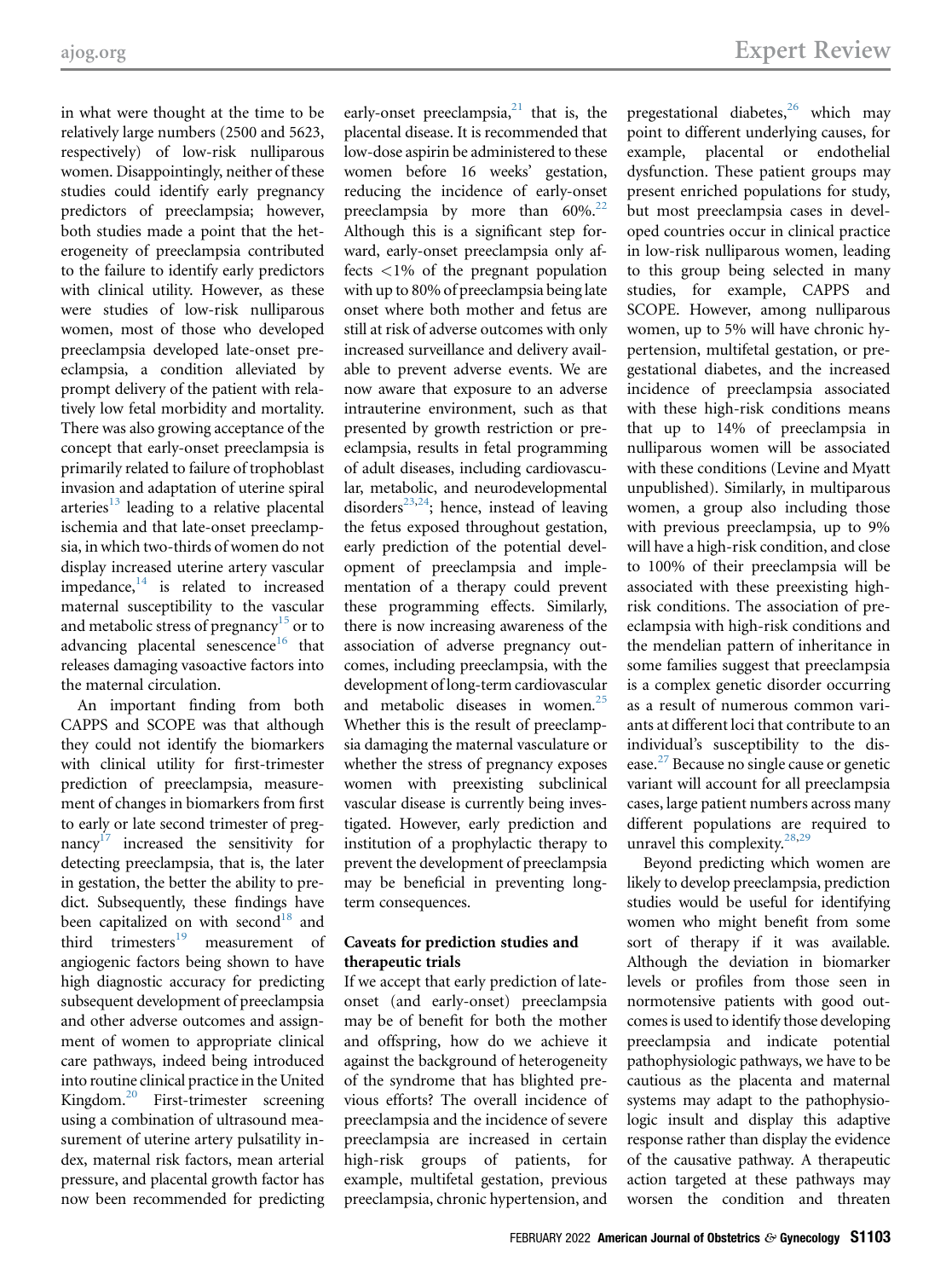maternal and fetal well-being by ameliorating the adaptive response rather than inhibiting a causative pathway.

# What lessons have we learned?

The rate of occurrence of preeclampsia  $(5\% - 7\%)$  means that even in large studies, such as CAPPS  $(n=2500)$  and SCOPE  $(n=5623)$ , only relatively small numbers of patients actually develop preeclampsia with most cases being lateonset mild preeclampsia and a proportion of these cases associated with preexisting conditions. Obviously, a larger number of patients have to be enrolled to achieve meaningful numbers of women with preeclampsia to allow the dissection of biomarker profiles, risk factors, etc., necessary to reveal different known, suspected, and unknown phenotypes of preeclampsia. This may be beyond the resources of single centers or even networks. It is not surprising that many current studies still employ small patient numbers and are cross-sectional in nature, limiting the utility and knowledge gained. The differences in study design, patient selection, and clinical data collection make it extremely difficult to combine these studies even in meta-analyses.[30](#page-4-26) A major failure is poor definition and clinical phenotyping of patients, leading to the concept of the 1 million dollar test but the 5 cent diagnosis[.31](#page-4-27) Although useful in clinical practice, where the objective is not to miss patients at high risk of adverse outcome, use of the recently more inclusive clinical diagnosis $32$  for research studies may include many patients with weak phenotypes. What strategy can then be employed? Regardless of their size, studies must collect sufficient clinical data (not just blood pressure and proteinuria) to enable adequate phenotyping of patients. The data should be compatible with data collected from other studies, allowing them to be easily compared and combined if necessary. The need for data standardization and harmonization across studies has been clearly recognized and operative in, for example, the cancer field for many years and has been clearly mentioned as advantageous in study of preeclampsia. $33$ Collection of data across many studies

into a database with a priori agreed data fields will allow easy combination of large numbers of smaller studies to quickly achieve the patient numbers needed to encompass the different phenotypes of preeclampsia each in adequate numbers[.34](#page-4-30) The patient numbers have to be large enough to achieve statistical power necessary to define the contribution of factors, such as ethnicity, geography and environmental exposures, genetics, preexisting conditions, and confounders, such as obesity and fetal gender. It is realized that the collection of extensive and detailed clinical data is difficult in resource-poor areas; however, in this case, all efforts should be made to collect at least a minimal agreed standardized data  $set^{33}$  $set^{33}$  $set^{33}$  [\(Supplemental Table 1\)](#page-6-0) compatible with data that are collected in resourcerich areas.

# What data to collect to really understand preeclampsia

Traditionally, preeclampsia studies have collected data in cross-sectional studies from patients diagnosed with preeclampsia, and these have been the basis for our current understanding of the pathophysiology and therapeutic approaches. Recently, a few longitudinal sample and data collections have been made, with both their expense and the incidence of preeclampsia  $(5\% - 7\%)$ ultimately limiting the numbers of women in such studies who will develop preeclampsia. Our realization of the long-term consequences of adverse pregnancy outcome on the mother and offspring now indicates that we should collect pregnancy and postpregnancy data in the same women. Deep phenotyping of women during pregnancy has recently been suggested to offer an opportunity to not only improve pregnancy outcomes but also define the antecedents of lifelong health and well-ness.<sup>[35](#page-4-31)</sup> The understanding that preexisting risk factors, exposed by pregnancy and leading to preeclampsia, may play a major role in the pathophysiology suggests that prepregnancy studies are also important. Hence, comprehensive studies of the reproductive life course may need to be undertaken to truly understand the antecedents, incidence, and

Herculean long-term undertaking is perhaps beyond the capacity of even major philanthropic organizations but can be aided by agreed upon types and standards for data collection. Leadership to encourage adoption of such standards should perhaps come from authoritative international organizations; a top-down approach linked to grant support may aid in the adoption of standards. This does not mandate large multicenter international studies; individual investigator-initiated studies can still occur, but adoption of data collection standards allows the facility to easily aggregate data if desired and overcome the previously mentioned issues of data combination.<sup>[30](#page-4-26)</sup> Where will such data come from? Obviously, medical records are a major source but standards and ease of access vary across the globe. Efforts must be made to again standardize and get ease of access. Furthermore, in the United States, the major driver of electronic medical record design was for accurate billing with little attention to accumulating data to understand diseases. There is also an abundance of data generated and gathered on social media, through patient advocacy sites and via commercial tests, for example, genetic ancestry, that can be incorporated into preeclampsia studies. Again, the quality and disease identification from such data are of widely varying quality. A similar concern related to the variation in the collection of clinical data applies to the collection of biospecimens into biobanks. Various organizations have presented standardized methods for the collection and storage of materials, for example, the placenta; $36$  however, these need to be widely adopted to ensure consistency across studies.

consequences of preeclampsia. This

Research studies will usually have highquality clinical data and associated biomaterials that are carefully collected but are limited by the number of subjects in any study. This raises the issue of data sharing, in which investigators can combine many such studies to achieve a large data set. However, data sharing is currently associated with several challenges. These include the mindset of investigators, academic institutions, and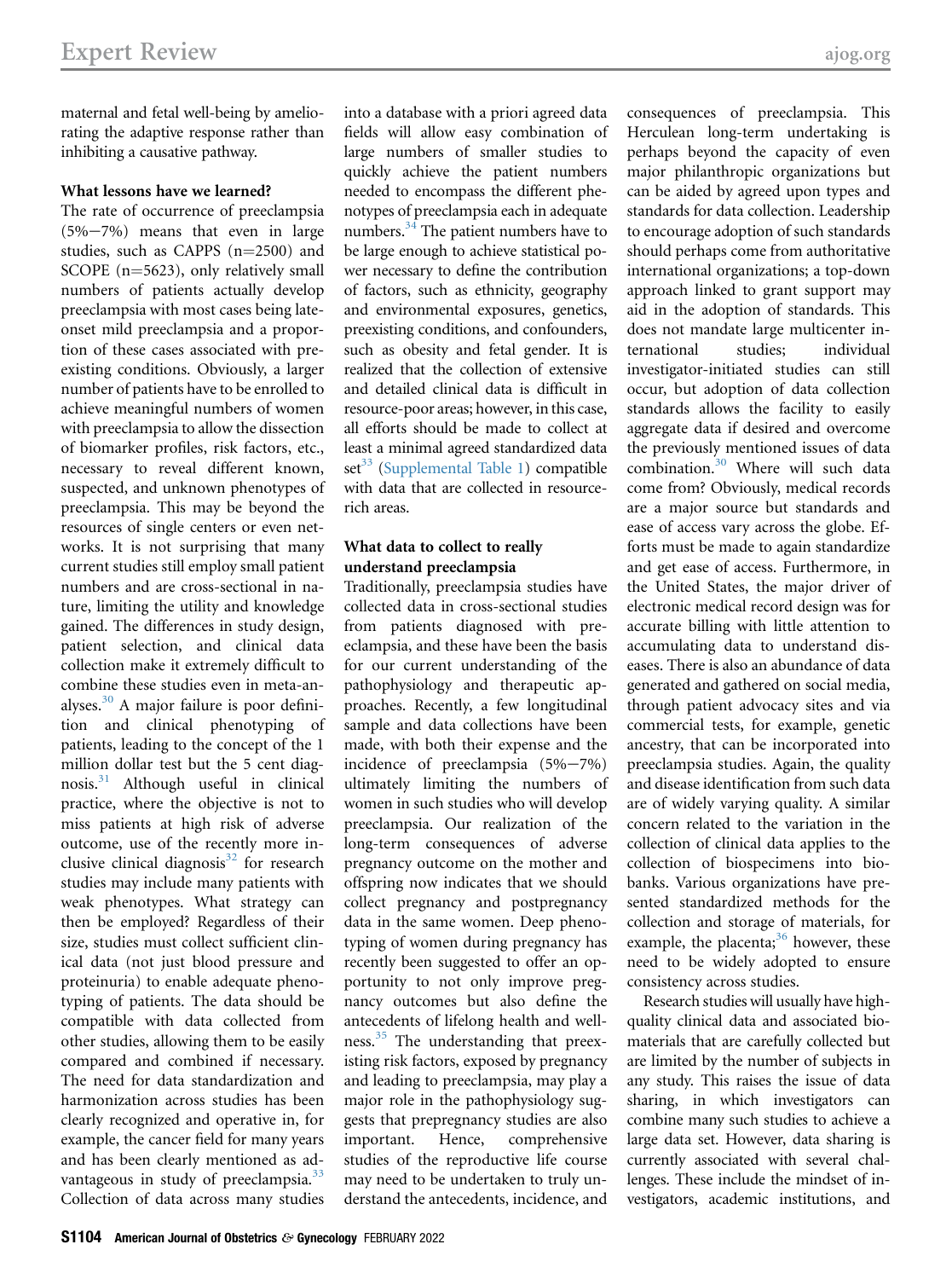funders for whom sharing has not been of high priority. Furthermore, collecting necessary data and identifying and including relevant outcomes sufficient for sharing and data formats and dictionaries that do not impede sharing present major problems.[37](#page-4-33) It is encouraging that funders, academic institutions, and individual investigators are beginning to recognize the importance of sharing. For preeclampsia, the Global Pregnancy Collaboration (CoLab) has presented data fields that are necessary to collect data for preeclampsia research, including a minimal and an optimal set of vari-ables<sup>33</sup> ([Supplemental Table 1,](#page-6-0) [Supplemental Table 2](#page-8-0)), whereas the International Collaboration to Harmonize Outcomes in Pre-eclampsia (iHOPE) is attempting to standardize outcomes collected in preeclampsia studies.<sup>38</sup> The iHOPE initiative builds on the efforts of 80 journals participating in the Core Outcomes in Women's and Newborn Health (CROWN) initiative, which encourages researchers to develop core outcome sets, that is, minimum collections of outcomes with standardized measurement and prioritized reporting in clinical trials to facilitate synthesis and dissemination of results in systematic reviews. The CoLab has also prepared a harmonized preeclampsia database available to all investigators at nominal or no charge in which data can be securely stored with access only to the investigator [\(https://pregnancycolab.tghn.org/collect/\)](https://pregnancycolab.tghn.org/collect/)[.34](#page-4-30) However, if sharing is chosen, data are easily shared with others who are using this database.

# Data Analysis

A powerful illustration of the heterogeneity of preeclampsia is the wide scatter seen in data presented from studies of biomarkers. Often, this is presented as mean and standard deviation and hides the considerable overlap between patients with and without preeclampsia; furthermore, patients with preeclampsia often have analyte values similar to pa-tients without preeclampsia.<sup>[39](#page-5-0)[,40](#page-5-1)</sup> Beyond this, data analyses have been routine and depend on receiver operating characteristic curve analysis to identify the predictors. The recent interest in the use of dynamical modeling, machine learning, and artificial intelligence that more comprehensively studies the interaction of various factors offers some hope in studying the interaction of clinical and biochemical factors and may also be useful in being applied retrospectively to previous data sets.

#### Therapeutic approaches

In retrospect, it is perhaps easy to determine why previous therapeutic trials with low-dose aspirin<sup>26[,41](#page-5-2)</sup> or antioxidants<sup>[42](#page-5-3)</sup> aimed at reduction in overall preeclampsia have failed in large-scale trials. Given the heterogeneity of preeclampsia, any beneficial effect on 1 or more phenotypes of patients may have been obscured by the lack of effect on other phenotypes within the population. Furthermore, these treatments were chosen on the basis of empirical observations in cross-sectional studies of women with established disease. So were deficiencies in antioxidant defenses seen as a cause or consequence of preeclampsia? We now have more knowledge of the cell and subcellular specific sites of synthesis and action of different pro- and antioxidants<sup>43[,44](#page-5-5)</sup> that it is not surprising that a global antioxidant did not work. The use of low-dose aspirin in women who are predicted to be at high risk of early-onset preeclampsia<sup>21</sup> where large numbers of women need to be treated to prevent 1 case of preeclamp- $sia^{22}$  $sia^{22}$  $sia^{22}$  is defended by the low-risk profile of low-dose aspirin, although recently aspirin use in pregnancy has been associated with increased postpartum bleeding and hematoma.<sup>45</sup> Novel therapeutic approaches currently being investigated include targeting the complement system, $46$  proangiogenesis, $47$ and the use of pravastatin, metformin, proton-pump inhibitors, and micro-nutrients.<sup>[48](#page-5-9)</sup> These trials may suffer the same consequences as previous ones related to the heterogeneity of preeclampsia. Obviously, the identification of different phenotypes of preeclampsia and application of therapies specific to that phenotype are the way forward.

# Summary: How to Move Forward

Despite preeclampsia being described over 15 centuries ago and with

tremendous energy and resources being expended in the second half of the 20th century in attempting to define the underlying pathophysiology and limited success in predicting and preventing the less frequently occurring early-onset form we still, in the 21st century, lack the overall ability to predict, prevent other than by delivery, or effectively treat preeclampsia. The impact of preeclampsia extends beyond risks to the mother and fetus in pregnancy per se, as the adverse intrauterine environment programs the fetus for disease in adult life and women with preeclamptic pregnancy are at increased risk of cardiovascular disease in later life. The prepregnancy antecedents of preeclampsia may also contribute to its development, illustrating that the condition is related to health across the lifespan. We now accept that preeclampsia is a syndrome and not a disease and that the considerable heterogeneity in its presentation and associated pathology implies that the condition has several phenotypes that has yet to be clearly defined beyond their associated temporal or clinical appearance. This heterogeneity has blighted our attempts to predict who will develop preeclampsia at a time when intervention may be useful to prevent adverse outcomes and has shown that global therapeutic approaches do not work and therapies tailored for individual phenotypes may be necessary. Hence, there is a need to identify the different phenotypes of preeclampsia, develop methods for their prediction, and design and test phenotype-specific interventions. The burden of overall maternal morbidity and mortality and of preeclampsia in low-resource settings mandates that increasing attention is paid to the study of preeclampsia in those countries where currently only 1% of research occurs and the antecedents, development, and consequences may differ. To define the phenotypes of preeclampsia, a much larger number of patients than have been employed in studies to date is needed. This does not necessarily imply that larger single studies, the use of agreed upon standardized and harmonized clinical data, and biospecimen collection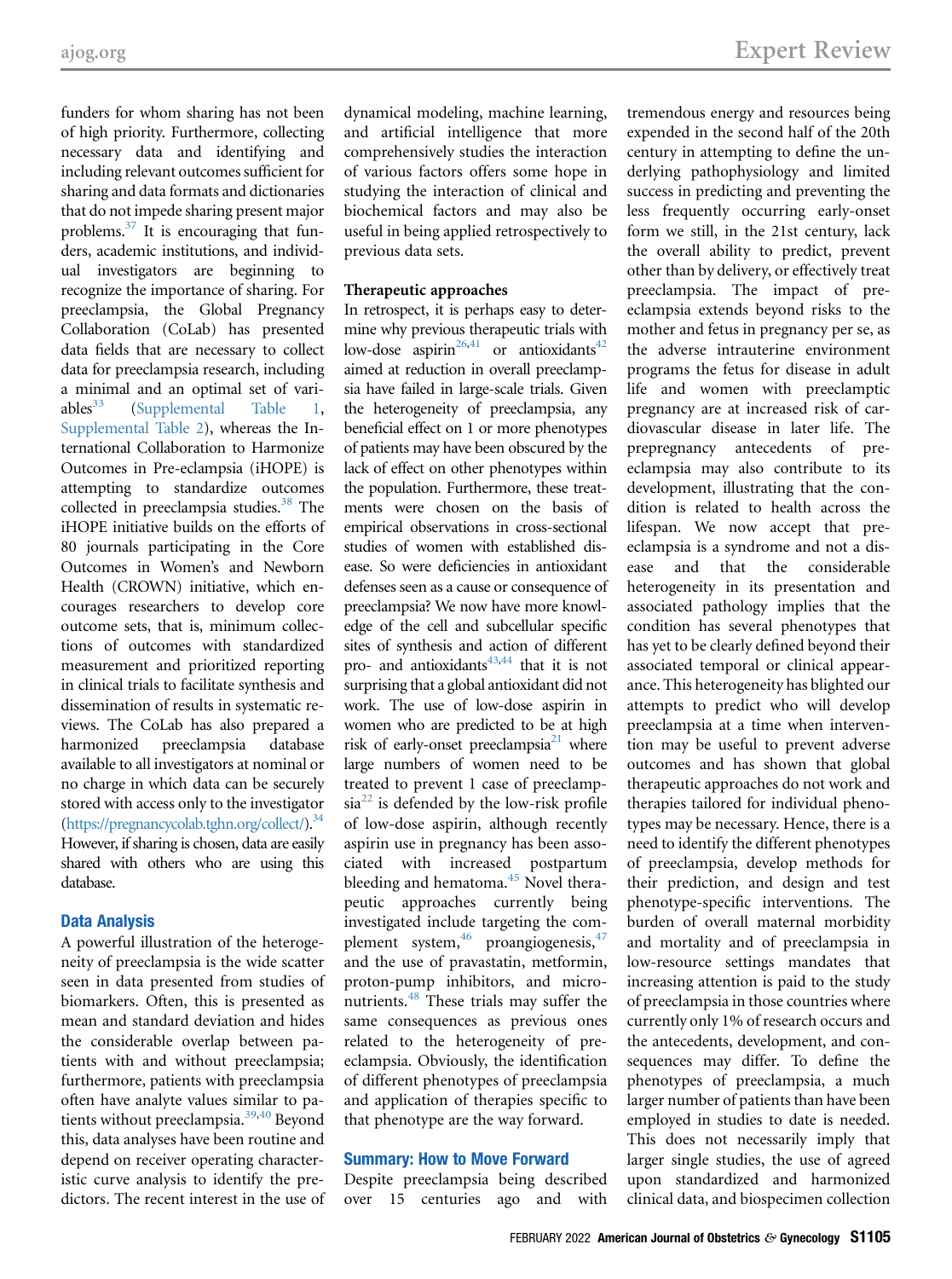will allow aggregation of many small studies to achieve large numbers by overcoming previous barriers to data combination. Novel methods of data collection emerging in the digital age and on social media should be incorporated together with machine learning and artificial intelligence in data analysis. These efforts have to be led by international organizations and may need to involve a "carrot and stick" approach to overcome investigator, institutional, and funder resistance to collaboration. Such collaborative investigator-led efforts are emergent but need the support of funding bodies to achieve their potential. If we can define the differing underlying phenotypes of preeclampsia and hence identify phenotype-specific predictors, we can then start phenotype-specific therapies rather than continue the onesize-fits-all approach previously adopted where any potential success is obscured by the background of nonresponders.

#### <span id="page-4-0"></span>**REFERENCES**

1. [Stevens W, Shih T, Incerti D, et al. Short-term](http://refhub.elsevier.com/S0002-9378(20)31277-1/sref1) [costs of preeclampsia to the United States](http://refhub.elsevier.com/S0002-9378(20)31277-1/sref1) [health care system. Am J Obstet Gynecol](http://refhub.elsevier.com/S0002-9378(20)31277-1/sref1) [2017;217:237](http://refhub.elsevier.com/S0002-9378(20)31277-1/sref1)–48.e16.

<span id="page-4-2"></span><span id="page-4-1"></span>2. [Duley L. The global impact of pre-eclampsia](http://refhub.elsevier.com/S0002-9378(20)31277-1/sref2) [and eclampsia. Semin Perinatol 2009;33:130](http://refhub.elsevier.com/S0002-9378(20)31277-1/sref2)–7. 3. [Myatt L, Roberts JM. Preeclampsia: syn](http://refhub.elsevier.com/S0002-9378(20)31277-1/sref3)[drome or disease? Curr Hypertens Rep](http://refhub.elsevier.com/S0002-9378(20)31277-1/sref3) [2015;17:83](http://refhub.elsevier.com/S0002-9378(20)31277-1/sref3).

<span id="page-4-3"></span>4. [Myatt L, Carpenter L. Prediction of pre](http://refhub.elsevier.com/S0002-9378(20)31277-1/sref4)[eclampsia. In: Lyall F, Belfort M, eds. Pre](http://refhub.elsevier.com/S0002-9378(20)31277-1/sref4)[eclampsia etiology and clinical practice.](http://refhub.elsevier.com/S0002-9378(20)31277-1/sref4) [Cambridge, England: Cambridge University](http://refhub.elsevier.com/S0002-9378(20)31277-1/sref4) [Press; 2007.](http://refhub.elsevier.com/S0002-9378(20)31277-1/sref4)

<span id="page-4-5"></span><span id="page-4-4"></span>5. [Myatt L, Miodovnik M. Prediction of pre](http://refhub.elsevier.com/S0002-9378(20)31277-1/sref5)[eclampsia. Semin Perinatol 1999;23:45](http://refhub.elsevier.com/S0002-9378(20)31277-1/sref5)–57.

6. [Leavey K, Bainbridge SA, Cox BJ. Large](http://refhub.elsevier.com/S0002-9378(20)31277-1/sref6) [scale aggregate microarray analysis reveals](http://refhub.elsevier.com/S0002-9378(20)31277-1/sref6) [three distinct molecular subclasses of human](http://refhub.elsevier.com/S0002-9378(20)31277-1/sref6) [preeclampsia. PLoS One 2015;10:e0116508.](http://refhub.elsevier.com/S0002-9378(20)31277-1/sref6)

7. [Leavey K, Benton SJ, Grynspan D,](http://refhub.elsevier.com/S0002-9378(20)31277-1/sref7) [Kingdom JC, Bainbridge SA, Cox BJ. Unsu](http://refhub.elsevier.com/S0002-9378(20)31277-1/sref7)[pervised placental gene expression pro](http://refhub.elsevier.com/S0002-9378(20)31277-1/sref7)filing identifi[es clinically relevant subclasses of human](http://refhub.elsevier.com/S0002-9378(20)31277-1/sref7) [preeclampsia. Hypertension 2016;68:137](http://refhub.elsevier.com/S0002-9378(20)31277-1/sref7)–47.

8. [Kenny LC, Broadhurst DI, Dunn W, et al.](http://refhub.elsevier.com/S0002-9378(20)31277-1/sref8) [Robust early pregnancy prediction of later pre](http://refhub.elsevier.com/S0002-9378(20)31277-1/sref8)[eclampsia using metabolomic biomarkers. Hy](http://refhub.elsevier.com/S0002-9378(20)31277-1/sref8)[pertension 2010;56:741](http://refhub.elsevier.com/S0002-9378(20)31277-1/sref8)–9.

9. [Austdal M, Thomsen LC, Tangerås LH, et al.](http://refhub.elsevier.com/S0002-9378(20)31277-1/sref9) Metabolic profi[les of placenta in preeclampsia](http://refhub.elsevier.com/S0002-9378(20)31277-1/sref9) [using HR-MAS MRS metabolomics. Placenta](http://refhub.elsevier.com/S0002-9378(20)31277-1/sref9) [2015;36:1455](http://refhub.elsevier.com/S0002-9378(20)31277-1/sref9)–62.

<span id="page-4-6"></span>10. [Thomsen LC, Melton PE, Tollaksen K, et al.](http://refhub.elsevier.com/S0002-9378(20)31277-1/sref10) Refi[ned phenotyping identi](http://refhub.elsevier.com/S0002-9378(20)31277-1/sref10)fies links between [preeclampsia and related diseases in a Norwe](http://refhub.elsevier.com/S0002-9378(20)31277-1/sref10)[gian preeclampsia family cohort. J Hypertens](http://refhub.elsevier.com/S0002-9378(20)31277-1/sref10) [2015;33:2294](http://refhub.elsevier.com/S0002-9378(20)31277-1/sref10)–302.

<span id="page-4-7"></span>11. [Myatt L, Clifton RG, Roberts JM, et al. First](http://refhub.elsevier.com/S0002-9378(20)31277-1/sref11)[trimester prediction of preeclampsia in nullipa](http://refhub.elsevier.com/S0002-9378(20)31277-1/sref11)[rous women at low risk. Obstet Gynecol](http://refhub.elsevier.com/S0002-9378(20)31277-1/sref11) [2012;119:1234](http://refhub.elsevier.com/S0002-9378(20)31277-1/sref11)–42.

<span id="page-4-8"></span>12. [Kenny LC, Black MA, Poston L, et al. Early](http://refhub.elsevier.com/S0002-9378(20)31277-1/sref12) [pregnancy prediction of preeclampsia in nullip](http://refhub.elsevier.com/S0002-9378(20)31277-1/sref12)[arous women, combining clinical risk and bio](http://refhub.elsevier.com/S0002-9378(20)31277-1/sref12)[markers: the Screening for Pregnancy](http://refhub.elsevier.com/S0002-9378(20)31277-1/sref12) [Endpoints \(SCOPE\) international cohort study.](http://refhub.elsevier.com/S0002-9378(20)31277-1/sref12) [Hypertension 2014;64:644](http://refhub.elsevier.com/S0002-9378(20)31277-1/sref12)–52.

<span id="page-4-9"></span>13. [Robertson WB, Brosens I, Dixon G.](http://refhub.elsevier.com/S0002-9378(20)31277-1/sref13) [Maternal uterine vascular lesions in the hyper](http://refhub.elsevier.com/S0002-9378(20)31277-1/sref13)[tensive complications of pregnancy. Perspect](http://refhub.elsevier.com/S0002-9378(20)31277-1/sref13) [Nephrol Hypertens 1976;5:115](http://refhub.elsevier.com/S0002-9378(20)31277-1/sref13)–27.

<span id="page-4-10"></span>14. [Li H, Gudnason H, Olofsson P, Dubiel M,](http://refhub.elsevier.com/S0002-9378(20)31277-1/sref14) [Gudmundsson S. Increased uterine artery](http://refhub.elsevier.com/S0002-9378(20)31277-1/sref14) [vascular impedance is related to adverse](http://refhub.elsevier.com/S0002-9378(20)31277-1/sref14) [outcome of pregnancy but is present in only one](http://refhub.elsevier.com/S0002-9378(20)31277-1/sref14)[third of late third-trimester pre-eclamptic women.](http://refhub.elsevier.com/S0002-9378(20)31277-1/sref14) [Ultrasound Obstet Gynecol 2005;25:459](http://refhub.elsevier.com/S0002-9378(20)31277-1/sref14)–63.

<span id="page-4-11"></span>15. [Roberts JM, Hubel CA. The two stage](http://refhub.elsevier.com/S0002-9378(20)31277-1/sref15) [model of preeclampsia: variations on the theme.](http://refhub.elsevier.com/S0002-9378(20)31277-1/sref15) [Placenta 2009;30\(SupplA\):S32](http://refhub.elsevier.com/S0002-9378(20)31277-1/sref15)–7.

<span id="page-4-12"></span>16. [Redman CW, Staff AC. Preeclampsia, bio](http://refhub.elsevier.com/S0002-9378(20)31277-1/sref16)[markers, syncytiotrophoblast stress, and](http://refhub.elsevier.com/S0002-9378(20)31277-1/sref16) [placental capacity. Am J Obstet Gynecol](http://refhub.elsevier.com/S0002-9378(20)31277-1/sref16) [2015;213\(Suppl4\):S9.e1. S9](http://refhub.elsevier.com/S0002-9378(20)31277-1/sref16)-11.

<span id="page-4-13"></span>17. [Myatt L, Clifton RG, Roberts JM, et al. Can](http://refhub.elsevier.com/S0002-9378(20)31277-1/sref17) [changes in angiogenic biomarkers between the](http://refhub.elsevier.com/S0002-9378(20)31277-1/sref17) fi[rst and second trimesters of pregnancy predict](http://refhub.elsevier.com/S0002-9378(20)31277-1/sref17) [development of pre-eclampsia in a low-risk](http://refhub.elsevier.com/S0002-9378(20)31277-1/sref17) [nulliparous patient population? BJOG](http://refhub.elsevier.com/S0002-9378(20)31277-1/sref17) [2013;120:1183](http://refhub.elsevier.com/S0002-9378(20)31277-1/sref17)–91.

<span id="page-4-14"></span>18. [Agrawal S, Cerdeira AS, Redman C,](http://refhub.elsevier.com/S0002-9378(20)31277-1/sref18) [Vatish M. Meta-analysis and systematic review](http://refhub.elsevier.com/S0002-9378(20)31277-1/sref18) [to assess the role of soluble FMS-like tyrosine](http://refhub.elsevier.com/S0002-9378(20)31277-1/sref18) [kinase-1 and placenta growth factor ratio in](http://refhub.elsevier.com/S0002-9378(20)31277-1/sref18) [prediction of preeclampsia: the SaPPPhirE](http://refhub.elsevier.com/S0002-9378(20)31277-1/sref18) [study. Hypertension 2018;71:306](http://refhub.elsevier.com/S0002-9378(20)31277-1/sref18)–16.

<span id="page-4-15"></span>19. [Duhig KE, Myers J, Seed PT, et al. Placental](http://refhub.elsevier.com/S0002-9378(20)31277-1/sref19) [growth factor testing to assess women with](http://refhub.elsevier.com/S0002-9378(20)31277-1/sref19) [suspected pre-eclampsia: a multicentre, prag](http://refhub.elsevier.com/S0002-9378(20)31277-1/sref19)[matic, stepped-wedge cluster-randomised](http://refhub.elsevier.com/S0002-9378(20)31277-1/sref19) [controlled trial. Lancet 2019;393:1807](http://refhub.elsevier.com/S0002-9378(20)31277-1/sref19)–18.

<span id="page-4-16"></span>20. National Institute for Health and Care Excellence. PlGF-based testing to help diagnose suspected pre-eclampsia (Triage PlGF test, Elecsys immunoassay sFlt-1/PlGF ratio, DELFIA Xpress PlGF 1-2-3 test, and BRAHMS sFlt-1 Kryptor/BRAHMS PlGF plus Kryptor PE ratio). 2016. Available at: [https://www.nice.org.](https://www.nice.org.uk/guidance/dg23) [uk/guidance/dg23](https://www.nice.org.uk/guidance/dg23) 2016. Accessed October 13, 2020.

<span id="page-4-17"></span>21. [Poon LC, Shennan A, Hyett JA, et al. The](http://refhub.elsevier.com/S0002-9378(20)31277-1/sref21) [International Federation of Gynecology and](http://refhub.elsevier.com/S0002-9378(20)31277-1/sref21) [Obstetrics \(FIGO\) initiative on pre-eclampsia: a](http://refhub.elsevier.com/S0002-9378(20)31277-1/sref21) pragmatic guide for fi[rst-trimester screening and](http://refhub.elsevier.com/S0002-9378(20)31277-1/sref21) [prevention. Int J Gynecol Obstet](http://refhub.elsevier.com/S0002-9378(20)31277-1/sref21) [2019;145\(Suppl1\):1](http://refhub.elsevier.com/S0002-9378(20)31277-1/sref21)–33.

<span id="page-4-18"></span>22. [Rolnik DL, Nicolaides KH, Poon LC. Pre](http://refhub.elsevier.com/S0002-9378(20)31277-1/sref22)[vention of preeclampsia with aspirin. Am J](http://refhub.elsevier.com/S0002-9378(20)31277-1/sref22) [Obstet Gynecol 2020 \[Epub ahead of print\]](http://refhub.elsevier.com/S0002-9378(20)31277-1/sref22).

<span id="page-4-19"></span>23. [Bale TL, Baram TZ, Brown AS, et al. Early life](http://refhub.elsevier.com/S0002-9378(20)31277-1/sref23) [programming and neurodevelopmental disor](http://refhub.elsevier.com/S0002-9378(20)31277-1/sref23)[ders. Biol Psychiatry 2010;68:314](http://refhub.elsevier.com/S0002-9378(20)31277-1/sref23)–9.

<span id="page-4-20"></span>24. [Godfrey KM, Barker DJ. Fetal programming](http://refhub.elsevier.com/S0002-9378(20)31277-1/sref24) [and adult health. Public Health Nutr 2001;4:](http://refhub.elsevier.com/S0002-9378(20)31277-1/sref24) [611](http://refhub.elsevier.com/S0002-9378(20)31277-1/sref24)–24.

<span id="page-4-21"></span>25. [Staff AC, Redman CW, Williams D, et al.](http://refhub.elsevier.com/S0002-9378(20)31277-1/sref25) [Pregnancy and long-term maternal cardiovas](http://refhub.elsevier.com/S0002-9378(20)31277-1/sref25)[cular health: progress through harmonization of](http://refhub.elsevier.com/S0002-9378(20)31277-1/sref25) [research cohorts and biobanks. Hypertension](http://refhub.elsevier.com/S0002-9378(20)31277-1/sref25) [2016;67:251](http://refhub.elsevier.com/S0002-9378(20)31277-1/sref25)–60.

<span id="page-4-22"></span>26. [Caritis S, Sibai B, Hauth J, et al. Low-dose](http://refhub.elsevier.com/S0002-9378(20)31277-1/sref26) [aspirin to prevent preeclampsia in women at](http://refhub.elsevier.com/S0002-9378(20)31277-1/sref26) [high risk. National Institute of Child Health and](http://refhub.elsevier.com/S0002-9378(20)31277-1/sref26) [Human Development Network of Maternal-](http://refhub.elsevier.com/S0002-9378(20)31277-1/sref26)[Fetal Medicine Units. N Engl J Med 1998;338:](http://refhub.elsevier.com/S0002-9378(20)31277-1/sref26) [701](http://refhub.elsevier.com/S0002-9378(20)31277-1/sref26)–5.

<span id="page-4-23"></span>27. [Williams PJ, Broughton Pipkin F. The ge](http://refhub.elsevier.com/S0002-9378(20)31277-1/sref27)[netics of pre-eclampsia and other hypertensive](http://refhub.elsevier.com/S0002-9378(20)31277-1/sref27) [disorders of pregnancy. Best Pract Res Clin](http://refhub.elsevier.com/S0002-9378(20)31277-1/sref27) [Obstet Gynaecol 2011;25:405](http://refhub.elsevier.com/S0002-9378(20)31277-1/sref27)–17.

<span id="page-4-24"></span>28. [Jebbink J, Wolters A, Fernando F, A](http://refhub.elsevier.com/S0002-9378(20)31277-1/sref28)fink G, [van der Post J, Ris-Stalpers C. Molecular ge](http://refhub.elsevier.com/S0002-9378(20)31277-1/sref28)[netics of preeclampsia and HELLP syndrome](http://refhub.elsevier.com/S0002-9378(20)31277-1/sref28) [a review. Biochim Biophys Acta 2012;1822:](http://refhub.elsevier.com/S0002-9378(20)31277-1/sref28)  $1960 - 9$  $1960 - 9$ 

<span id="page-4-25"></span>29. [Triche EW, Uzun A, DeWan AT, et al. Bio](http://refhub.elsevier.com/S0002-9378(20)31277-1/sref29)[informatic approach to the genetics of pre](http://refhub.elsevier.com/S0002-9378(20)31277-1/sref29)[eclampsia. Obstet Gynecol 2014;123:](http://refhub.elsevier.com/S0002-9378(20)31277-1/sref29) [1155](http://refhub.elsevier.com/S0002-9378(20)31277-1/sref29)–61.

<span id="page-4-26"></span>30. [Wu P, van den Berg C, Al](http://refhub.elsevier.com/S0002-9378(20)31277-1/sref30)firevic Z, et al. Early [pregnancy biomarkers in pre-eclampsia: a sys](http://refhub.elsevier.com/S0002-9378(20)31277-1/sref30)[tematic review and meta-analysis. Int J Mol Sci](http://refhub.elsevier.com/S0002-9378(20)31277-1/sref30) [2015;16:23035](http://refhub.elsevier.com/S0002-9378(20)31277-1/sref30)–56.

<span id="page-4-27"></span>31. [Roberts JM. Preeclampsia: new ap](http://refhub.elsevier.com/S0002-9378(20)31277-1/sref31)[proaches but the same old problems. Am J](http://refhub.elsevier.com/S0002-9378(20)31277-1/sref31) [Obstet Gynecol 2008;199:443](http://refhub.elsevier.com/S0002-9378(20)31277-1/sref31)–4.

<span id="page-4-28"></span>32. [American College of Obstetricians and Gy](http://refhub.elsevier.com/S0002-9378(20)31277-1/sref32)[necologists. Gestational hypertension and pre](http://refhub.elsevier.com/S0002-9378(20)31277-1/sref32)[eclampsia: ACOG Practice Bulletin Summary,](http://refhub.elsevier.com/S0002-9378(20)31277-1/sref32) [number 222. Obstet Gynecol 2020;135:](http://refhub.elsevier.com/S0002-9378(20)31277-1/sref32) [1492](http://refhub.elsevier.com/S0002-9378(20)31277-1/sref32)–5.

<span id="page-4-29"></span>33. [Myatt L, Redman CW, Staff AC, et al.](http://refhub.elsevier.com/S0002-9378(20)31277-1/sref33) [Strategy for standardization of preeclampsia](http://refhub.elsevier.com/S0002-9378(20)31277-1/sref33) [research study design. Hypertension 2014;63:](http://refhub.elsevier.com/S0002-9378(20)31277-1/sref33) [1293](http://refhub.elsevier.com/S0002-9378(20)31277-1/sref33)–301.

<span id="page-4-30"></span>34. [Myers JE, Myatt L, Roberts JM, Redman C;](http://refhub.elsevier.com/S0002-9378(20)31277-1/sref34) [Global Pregnancy Collaboration \(CoLab\).](http://refhub.elsevier.com/S0002-9378(20)31277-1/sref34) [COLLECT, a collaborative database for preg](http://refhub.elsevier.com/S0002-9378(20)31277-1/sref34)[nancy and placental research studies world](http://refhub.elsevier.com/S0002-9378(20)31277-1/sref34)[wide. BJOG 2019;126:8](http://refhub.elsevier.com/S0002-9378(20)31277-1/sref34)–10.

<span id="page-4-31"></span>35. [Paquette AG, Hood L, Price ND,](http://refhub.elsevier.com/S0002-9378(20)31277-1/sref35) [Sadovsky Y. Deep phenotyping during preg](http://refhub.elsevier.com/S0002-9378(20)31277-1/sref35)[nancy for predictive and preventive medicine.](http://refhub.elsevier.com/S0002-9378(20)31277-1/sref35) [Sci Transl Med 2020;12:eaay1059.](http://refhub.elsevier.com/S0002-9378(20)31277-1/sref35)

<span id="page-4-32"></span>36. [Burton GJ, Sebire NJ, Myatt L, et al. Opti](http://refhub.elsevier.com/S0002-9378(20)31277-1/sref36)[mising sample collection for placental research.](http://refhub.elsevier.com/S0002-9378(20)31277-1/sref36) [Placenta 2014;35:9](http://refhub.elsevier.com/S0002-9378(20)31277-1/sref36)–22.

<span id="page-4-33"></span>37. [Roberts JM, Mascalzoni D, Ness RB,](http://refhub.elsevier.com/S0002-9378(20)31277-1/sref37) [Poston L; Global Pregnancy Collaboration.](http://refhub.elsevier.com/S0002-9378(20)31277-1/sref37) [Collaboration to understand complex diseases:](http://refhub.elsevier.com/S0002-9378(20)31277-1/sref37) [preeclampsia and adverse pregnancy out](http://refhub.elsevier.com/S0002-9378(20)31277-1/sref37)[comes. Hypertension 2016;67:681](http://refhub.elsevier.com/S0002-9378(20)31277-1/sref37)–7.

<span id="page-4-34"></span>38. [Duffy J, Rolph R, Gale C, et al. Core](http://refhub.elsevier.com/S0002-9378(20)31277-1/sref38) [outcome sets in women](http://refhub.elsevier.com/S0002-9378(20)31277-1/sref38)'s and newborn [health: a systematic review. BJOG 2017;124:](http://refhub.elsevier.com/S0002-9378(20)31277-1/sref38) [1481](http://refhub.elsevier.com/S0002-9378(20)31277-1/sref38)–9.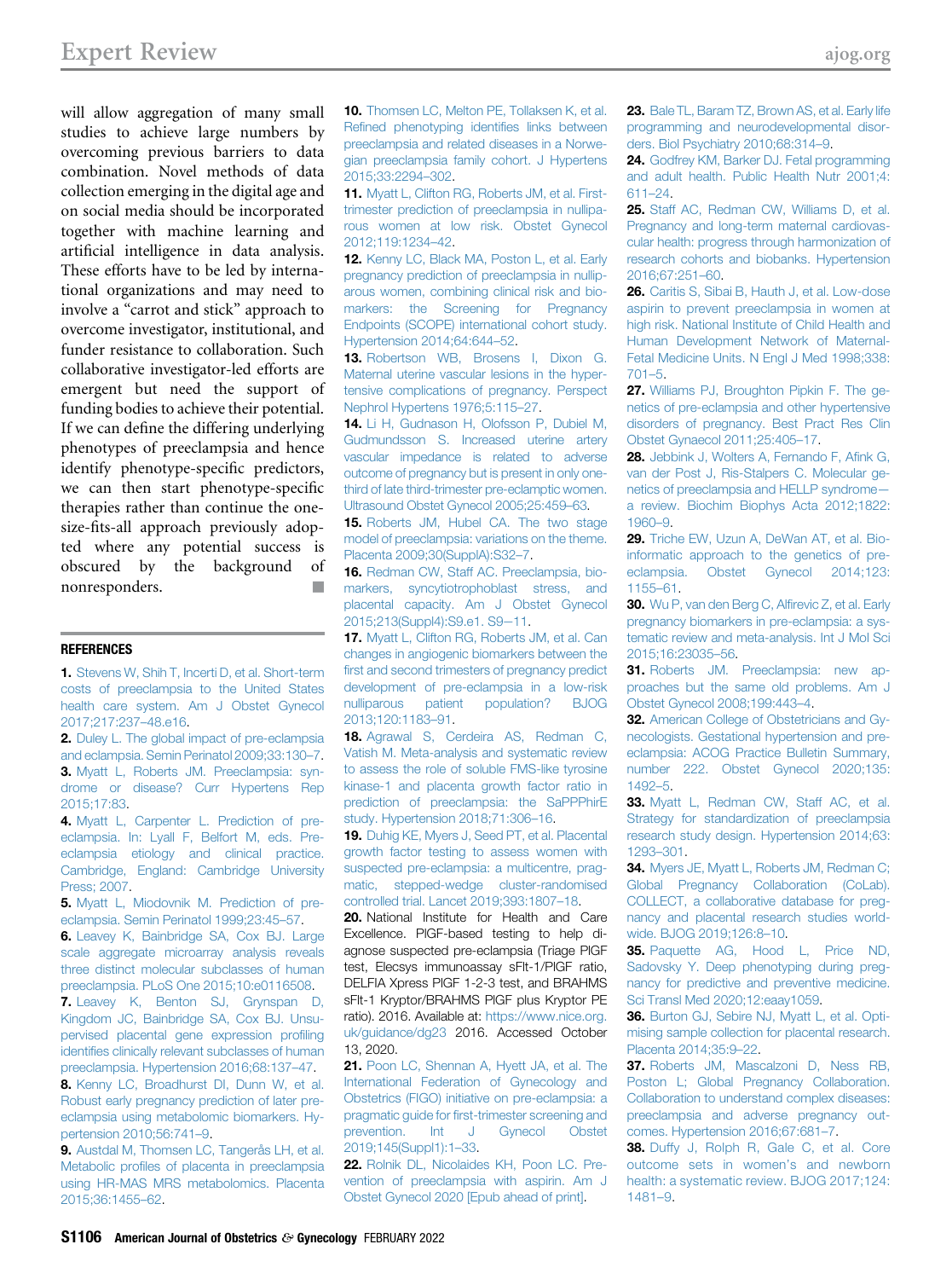<span id="page-5-0"></span>39. [Weissgerber TL, Milic NM, Winham SJ,](http://refhub.elsevier.com/S0002-9378(20)31277-1/sref39) [Garovic VD. Beyond bar and line graphs: time for](http://refhub.elsevier.com/S0002-9378(20)31277-1/sref39) [a new data presentation paradigm. PLoS Biol](http://refhub.elsevier.com/S0002-9378(20)31277-1/sref39) [2015;13:e1002128](http://refhub.elsevier.com/S0002-9378(20)31277-1/sref39).

<span id="page-5-1"></span>40. [Powers RW, Roberts JM, Cooper KM, et al.](http://refhub.elsevier.com/S0002-9378(20)31277-1/sref40) [Maternal serum soluble fms-like tyrosine kinase](http://refhub.elsevier.com/S0002-9378(20)31277-1/sref40) [1 concentrations are not increased in early](http://refhub.elsevier.com/S0002-9378(20)31277-1/sref40) [pregnancy and decrease more slowly post](http://refhub.elsevier.com/S0002-9378(20)31277-1/sref40)[partum in women who develop preeclampsia.](http://refhub.elsevier.com/S0002-9378(20)31277-1/sref40) [Am J Obstet Gynecol 2005;193:185](http://refhub.elsevier.com/S0002-9378(20)31277-1/sref40)–91.

<span id="page-5-2"></span>41. [Sibai BM, Caritis SN, Thom E, et al. Pre](http://refhub.elsevier.com/S0002-9378(20)31277-1/sref41)[vention of preeclampsia with low-dose aspirin in](http://refhub.elsevier.com/S0002-9378(20)31277-1/sref41) [healthy, nulliparous pregnant women. The Na](http://refhub.elsevier.com/S0002-9378(20)31277-1/sref41)[tional Institute of Child Health and Human](http://refhub.elsevier.com/S0002-9378(20)31277-1/sref41) [Development Network of Maternal-Fetal Medi](http://refhub.elsevier.com/S0002-9378(20)31277-1/sref41)[cine Units. N Engl J Med 1993;329:1213](http://refhub.elsevier.com/S0002-9378(20)31277-1/sref41)–8.

<span id="page-5-3"></span>42. [Roberts JM, Myatt L, Spong CY, et al. Vi](http://refhub.elsevier.com/S0002-9378(20)31277-1/sref42)[tamins C and E to prevent complications of](http://refhub.elsevier.com/S0002-9378(20)31277-1/sref42) [pregnancy-associated hypertension. N Engl J](http://refhub.elsevier.com/S0002-9378(20)31277-1/sref42) [Med 2010;362:1282](http://refhub.elsevier.com/S0002-9378(20)31277-1/sref42)–91.

<span id="page-5-4"></span>43. [Myatt L, Cui X. Oxidative stress in the](http://refhub.elsevier.com/S0002-9378(20)31277-1/sref43) [placenta. Histochem Cell Biol 2004;122:](http://refhub.elsevier.com/S0002-9378(20)31277-1/sref43) [369](http://refhub.elsevier.com/S0002-9378(20)31277-1/sref43)–82.

<span id="page-5-5"></span>44. [Kurutas EB. The importance of antioxidants](http://refhub.elsevier.com/S0002-9378(20)31277-1/sref44) [which play the role in cellular response against](http://refhub.elsevier.com/S0002-9378(20)31277-1/sref44) [oxidative/nitrosative stress: current state. Nutr J](http://refhub.elsevier.com/S0002-9378(20)31277-1/sref44) [2016;15:71.](http://refhub.elsevier.com/S0002-9378(20)31277-1/sref44)

<span id="page-5-6"></span>45. [Hastie R, Tong S, Wikström AK,](http://refhub.elsevier.com/S0002-9378(20)31277-1/sref45) [Sandström A, Hesselman S, Bergman L. Aspirin](http://refhub.elsevier.com/S0002-9378(20)31277-1/sref45) [use during pregnancy and the risk of bleeding](http://refhub.elsevier.com/S0002-9378(20)31277-1/sref45) [complications: a Swedish population-based](http://refhub.elsevier.com/S0002-9378(20)31277-1/sref45) [cohort study. Am J Obstet Gynecol 2020](http://refhub.elsevier.com/S0002-9378(20)31277-1/sref45) [\[Epub ahead of print\].](http://refhub.elsevier.com/S0002-9378(20)31277-1/sref45)

<span id="page-5-7"></span>46. [Regal JF, Burwick RM, Fleming SD. The](http://refhub.elsevier.com/S0002-9378(20)31277-1/sref46) [complement system and preeclampsia. Curr](http://refhub.elsevier.com/S0002-9378(20)31277-1/sref46) [Hypertens Rep 2017;19:87.](http://refhub.elsevier.com/S0002-9378(20)31277-1/sref46)

<span id="page-5-8"></span>47. [Eddy AC, Bidwell GL 3rd, George EM. Pro](http://refhub.elsevier.com/S0002-9378(20)31277-1/sref47)[angiogenic therapeutics for preeclampsia. Biol](http://refhub.elsevier.com/S0002-9378(20)31277-1/sref47) [Sex Differ 2018;9:36](http://refhub.elsevier.com/S0002-9378(20)31277-1/sref47).

<span id="page-5-9"></span>48. Tong S, Kaitu'[U-Lino TJ, Hastie R,](http://refhub.elsevier.com/S0002-9378(20)31277-1/sref48) [Brownfoot F, Cluver C, Hannan N. Pravastatin,](http://refhub.elsevier.com/S0002-9378(20)31277-1/sref48) [proton-pump inhibitors, metformin, micro](http://refhub.elsevier.com/S0002-9378(20)31277-1/sref48)[nutrients, and biologics: new horizons for the](http://refhub.elsevier.com/S0002-9378(20)31277-1/sref48) [prevention or treatment of preeclampsia. Am J](http://refhub.elsevier.com/S0002-9378(20)31277-1/sref48) [Obstet Gynecol 2020 \[Epub ahead of print\].](http://refhub.elsevier.com/S0002-9378(20)31277-1/sref48)

<span id="page-5-10"></span>49. [Alberti KG, Eckel RH, Grundy SM, et al.](http://refhub.elsevier.com/S0002-9378(20)31277-1/sref49) [Harmonizing the metabolic syndrome: a joint](http://refhub.elsevier.com/S0002-9378(20)31277-1/sref49) [interim statement of the International Diabetes](http://refhub.elsevier.com/S0002-9378(20)31277-1/sref49) [Federation Task Force on Epidemiology and](http://refhub.elsevier.com/S0002-9378(20)31277-1/sref49) [Prevention; National Heart, Lung, and Blood](http://refhub.elsevier.com/S0002-9378(20)31277-1/sref49) [Institute; American Heart Association; World](http://refhub.elsevier.com/S0002-9378(20)31277-1/sref49) [Heart Federation; International Atherosclerosis](http://refhub.elsevier.com/S0002-9378(20)31277-1/sref49) [Society; and International Association for the](http://refhub.elsevier.com/S0002-9378(20)31277-1/sref49) [Study of Obesity. Circulation 2009;120:1640](http://refhub.elsevier.com/S0002-9378(20)31277-1/sref49)–5.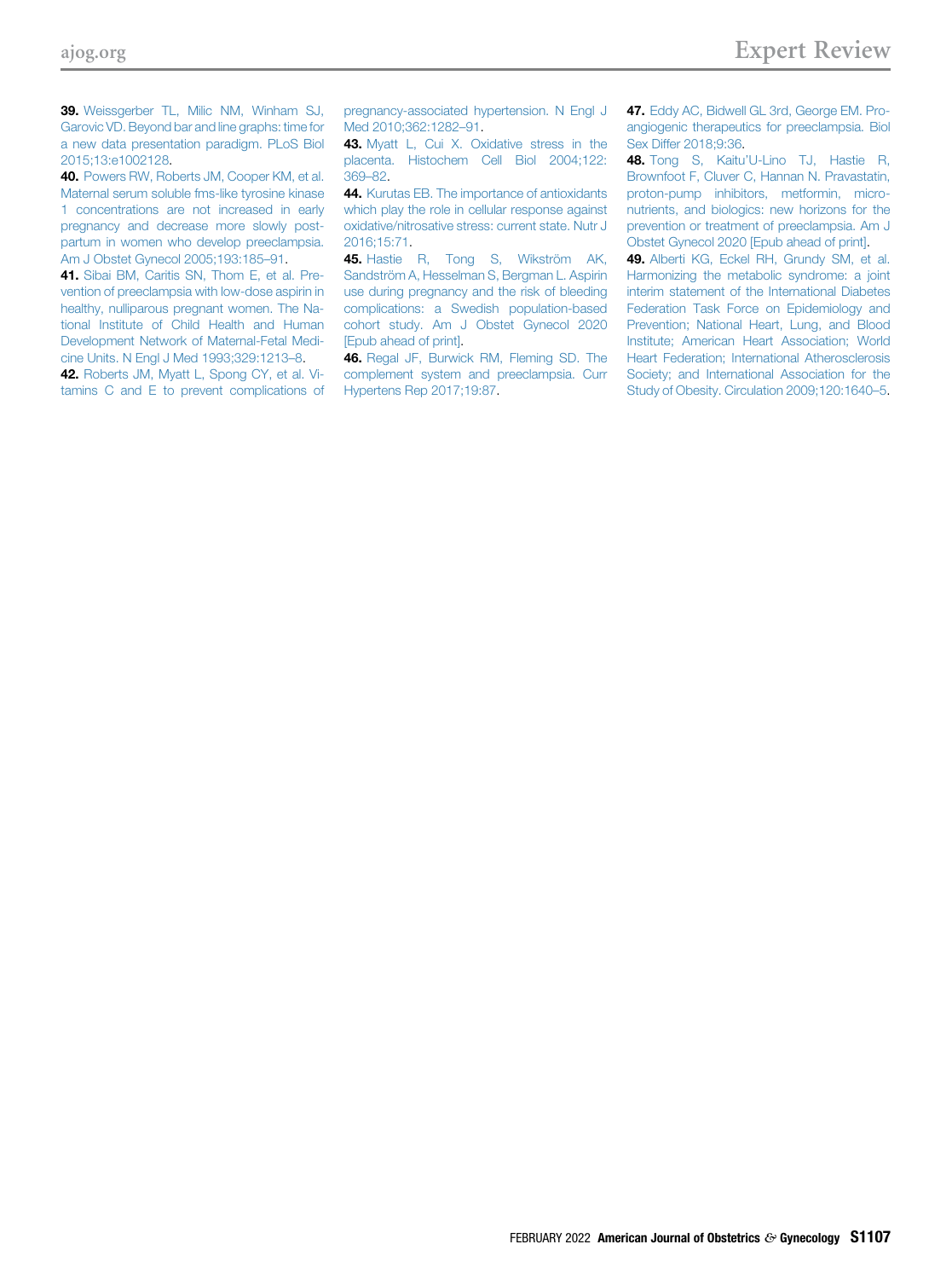# Supplemental Material

<span id="page-6-0"></span>

| <b>SUPPLEMENTAL TABLE 1</b><br>Minimal data set for studies on preeclampsia                      |             |
|--------------------------------------------------------------------------------------------------|-------------|
| Maternal data                                                                                    |             |
| Physical, anthropologic, and ethnographic data                                                   |             |
| Age                                                                                              |             |
| Self-described ethnicity (white, black, Asian, Hispanic, unknown, or other [mixed])              |             |
| Country of birth                                                                                 |             |
| Parents' country of birth                                                                        |             |
| Parity                                                                                           |             |
| Gravidity                                                                                        |             |
| Measured height, measured weight (prepregnancy or before 14 wk) and BMI                          |             |
| Years of schooling or other indicator of socioeconomic status                                    |             |
| Smoking history                                                                                  |             |
| Cigarette or cigar smoker                                                                        |             |
| Snuff user                                                                                       |             |
| Chews tobacco or takes nicotine                                                                  |             |
| For each choice, check $\geq$ 1 of the following:                                                |             |
| Never used                                                                                       |             |
| Irregularly used                                                                                 |             |
| Regularly used                                                                                   |             |
| Gave up before pregnancy                                                                         |             |
| Gave up during pregnancy                                                                         |             |
| Uses currently in this pregnancy                                                                 |             |
| Medical history (reported)                                                                       |             |
| Hypertension                                                                                     |             |
| Renal disease                                                                                    |             |
| Diabetes mellitus (type I or type II)                                                            |             |
| Collagen vascular disease (eg, Sjogren, antiphospholipid syndrome, systemic lupus erythematosus) |             |
| Previous preeclampsia                                                                            |             |
| Previous gestational diabetes                                                                    |             |
| Obstetrical history (indicate numbers and gestational age at occurrence)                         |             |
| Miscarriage                                                                                      |             |
| Stillbirth                                                                                       |             |
| Induced abortion                                                                                 |             |
| Gestational hypertension                                                                         |             |
| Preeclampsia                                                                                     |             |
| Eclampsia                                                                                        |             |
| <b>HELLP</b>                                                                                     |             |
| <b>SGA and IUGR</b>                                                                              |             |
| Gestational diabetes mellitus requiring treatment with insulin or oral hypoglycemic agents       |             |
| Preterm delivery (<37 wk)                                                                        |             |
| Neonatal death                                                                                   |             |
| Myatt. The prediction of preeclampsia. Am J Obstet Gynecol 2022.                                 | (continued) |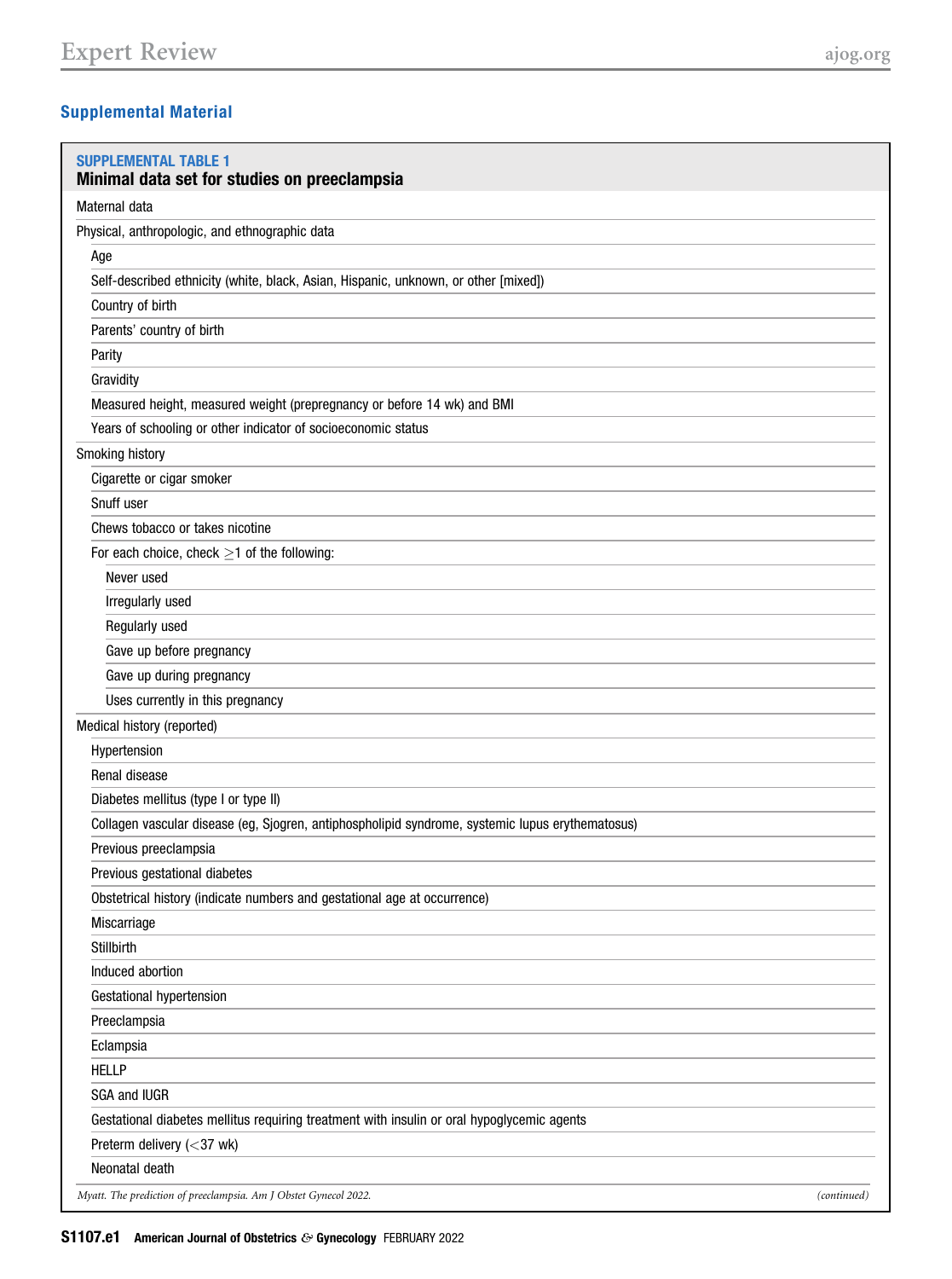| <b>SUPPLEMENTAL TABLE 1</b><br>Minimal data set for studies on preeclampsia (continued)                                                                                                                                                                                                                                                                                                     |
|---------------------------------------------------------------------------------------------------------------------------------------------------------------------------------------------------------------------------------------------------------------------------------------------------------------------------------------------------------------------------------------------|
| Present pregnancy                                                                                                                                                                                                                                                                                                                                                                           |
| BP at first visit (booking)                                                                                                                                                                                                                                                                                                                                                                 |
| Singleton or multifetal pregnancy                                                                                                                                                                                                                                                                                                                                                           |
| Hydatidiform mole                                                                                                                                                                                                                                                                                                                                                                           |
| Hydropic placenta                                                                                                                                                                                                                                                                                                                                                                           |
| Antihypertensive use in this pregnancy                                                                                                                                                                                                                                                                                                                                                      |
| For preeclampsia                                                                                                                                                                                                                                                                                                                                                                            |
| For essential hypertension                                                                                                                                                                                                                                                                                                                                                                  |
| Other medications                                                                                                                                                                                                                                                                                                                                                                           |
| Magnesium sulfate                                                                                                                                                                                                                                                                                                                                                                           |
| Corticosteroids for lung maturation                                                                                                                                                                                                                                                                                                                                                         |
| Low-dose aspirin                                                                                                                                                                                                                                                                                                                                                                            |
| Thyroid supplements                                                                                                                                                                                                                                                                                                                                                                         |
| Antithyroid treatment for thyrotoxicosis                                                                                                                                                                                                                                                                                                                                                    |
| Other (list)                                                                                                                                                                                                                                                                                                                                                                                |
| Diagnosis of preeclampsia                                                                                                                                                                                                                                                                                                                                                                   |
| Highest recorded systolic and diastolic BPs within 2 wk of delivery (do not use values during labor)                                                                                                                                                                                                                                                                                        |
| Choose available or not available                                                                                                                                                                                                                                                                                                                                                           |
| Highest intrapartum BP                                                                                                                                                                                                                                                                                                                                                                      |
| Highest BP within 48 h after delivery                                                                                                                                                                                                                                                                                                                                                       |
| Proteinuria (dipstick/24 h urine/PC ratio)                                                                                                                                                                                                                                                                                                                                                  |
| Choose available or not available                                                                                                                                                                                                                                                                                                                                                           |
| Multisystem involvement (platelets, liver enzymes, serum creatinine, seizures, indicated preterm birth, IUGR, fetal, or neonatal death)                                                                                                                                                                                                                                                     |
| Choose yes, no, or unavailable                                                                                                                                                                                                                                                                                                                                                              |
| Maternal outcome                                                                                                                                                                                                                                                                                                                                                                            |
| Length of stay in hospital predelivery (d)                                                                                                                                                                                                                                                                                                                                                  |
| Mode of delivery (vaginal and cesarean deliveries with or without labor or with or without induction)                                                                                                                                                                                                                                                                                       |
| MgSO <sub>4</sub> use in this pregnancy (before, during, or after delivery)                                                                                                                                                                                                                                                                                                                 |
| Maternal outcome (healthy, PIH, preeclampsia, eclampsia, abruption, HELLP, GDM, death)                                                                                                                                                                                                                                                                                                      |
| Infant data                                                                                                                                                                                                                                                                                                                                                                                 |
| Survival (yes or no)                                                                                                                                                                                                                                                                                                                                                                        |
| Intrauterine fetal death (before admission or after admission)                                                                                                                                                                                                                                                                                                                              |
| Neonatal death                                                                                                                                                                                                                                                                                                                                                                              |
| Gestational age at delivery in completed wk and d (if possible; calculated using LMP and ultrasound)                                                                                                                                                                                                                                                                                        |
| Sex                                                                                                                                                                                                                                                                                                                                                                                         |
| Newborn weight                                                                                                                                                                                                                                                                                                                                                                              |
| BMI, body mass index; BP, blood pressure; GDM, gestational diabetes mellitus; HELLP syndrome, hemolysis, elevated liver enzymes, and low platelet count; IUGR, intrauterine growth restriction; LMP,<br>last menstrual period; PC, protein-creatinine; PIH, pregnancy-induced hypertension; SGA, small for gestational age.<br>Reproduced, with permission, from Myatt et al. <sup>33</sup> |

Myatt. The prediction of preeclampsia. Am J Obstet Gynecol 2022.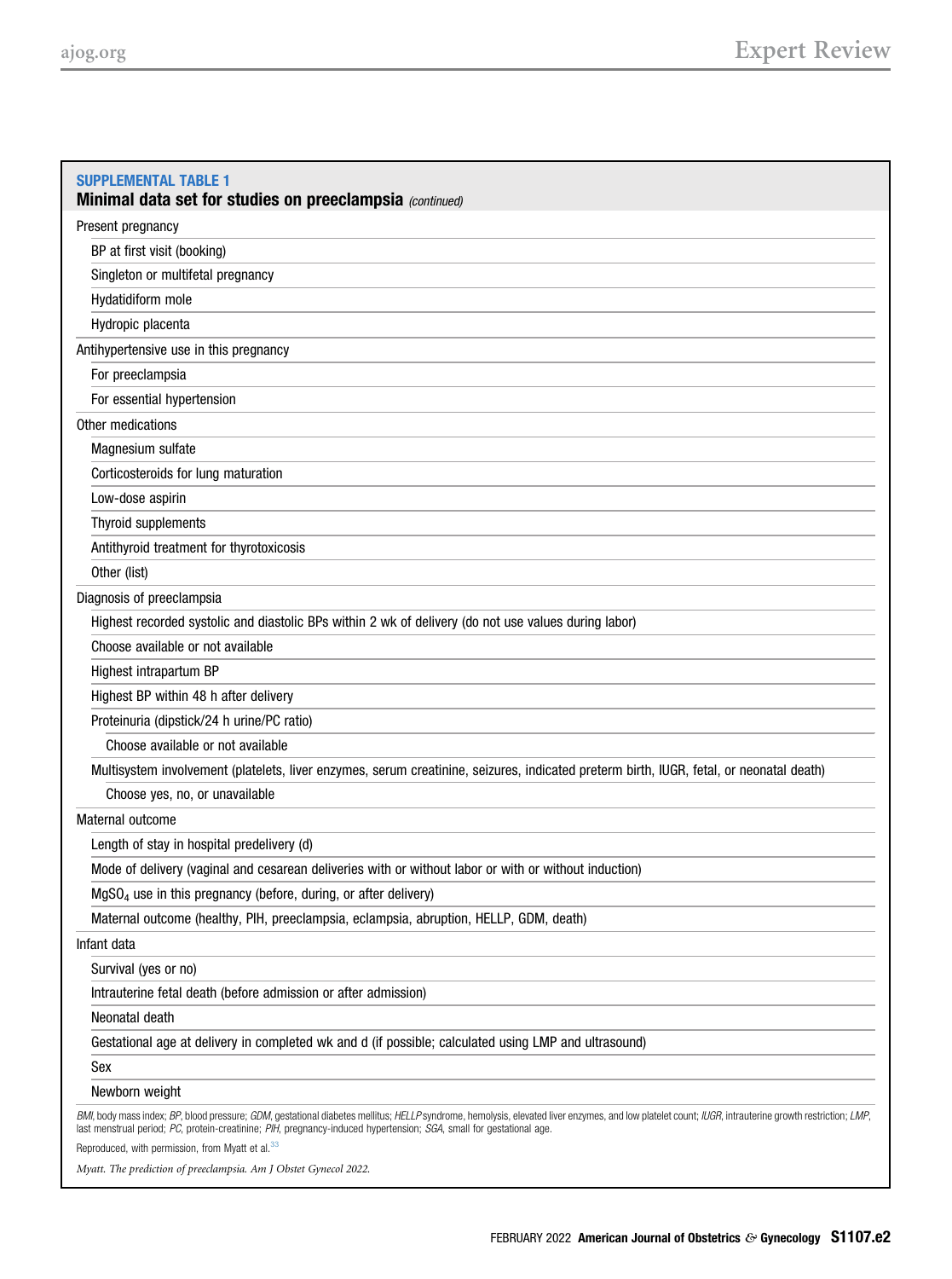<span id="page-8-0"></span>

| <b>SUPPLEMENTAL TABLE 2</b><br>Optimal data set for studies on preeclampsia                                                                        |
|----------------------------------------------------------------------------------------------------------------------------------------------------|
| Maternal data (data from minimal data set plus the following)                                                                                      |
| <b>Clinical history</b>                                                                                                                            |
| Gestational age at start of documented maternity care                                                                                              |
| Number of prenatal visits (doctor, midwife, or hospital in present pregnancy)                                                                      |
| <b>Blood transfusions</b>                                                                                                                          |
| In life time                                                                                                                                       |
| In present pregnancy                                                                                                                               |
| Fertility history                                                                                                                                  |
| Assisted reproductive technology                                                                                                                   |
| Present pregnancy                                                                                                                                  |
| Any previous attempted pregnancy                                                                                                                   |
| IVF                                                                                                                                                |
| <b>ICSI</b>                                                                                                                                        |
| Artificial insemination                                                                                                                            |
| Partner or donor sperm                                                                                                                             |
| Egg recipient                                                                                                                                      |
| Embryo recipient                                                                                                                                   |
| Age at menarche                                                                                                                                    |
| Birthweight of the pregnant woman                                                                                                                  |
| Duration of preconception sexual intercourse with biologic father of child (months [list as zero if donor semen])                                  |
| Previous pregnancy outcomes (indicate numbers, and if with same partner or a previous partner and gestational age at occurrence)                   |
| Miscarriage                                                                                                                                        |
| Stillbirth                                                                                                                                         |
| Induced abortion                                                                                                                                   |
| Recurrent spontaneous pregnancy loss                                                                                                               |
| Gestational hypertension                                                                                                                           |
| Preeclampsia                                                                                                                                       |
| Eclampsia                                                                                                                                          |
| <b>HELLP</b>                                                                                                                                       |
| SGA and IUGR                                                                                                                                       |
| Gestational diabetes mellitus requiring treatment with insulin or oral hypoglycemic agents                                                         |
| Preterm delivery (<37 wk)                                                                                                                          |
| Neonatal death                                                                                                                                     |
| Relevant maternal family history                                                                                                                   |
| Mother, sister, or cousin with preeclampsia                                                                                                        |
| Validated or self-reported                                                                                                                         |
| Family history (siblings, parents, and grandparents) of cardiovascular disease (none, hypertension, CHD, stroke, and actual age [y] at occurrence) |
| Family history (siblings, parents, and grandparents) of diabetes mellitus                                                                          |
| Myatt. The prediction of preeclampsia. Am J Obstet Gynecol 2022.<br>(continued)                                                                    |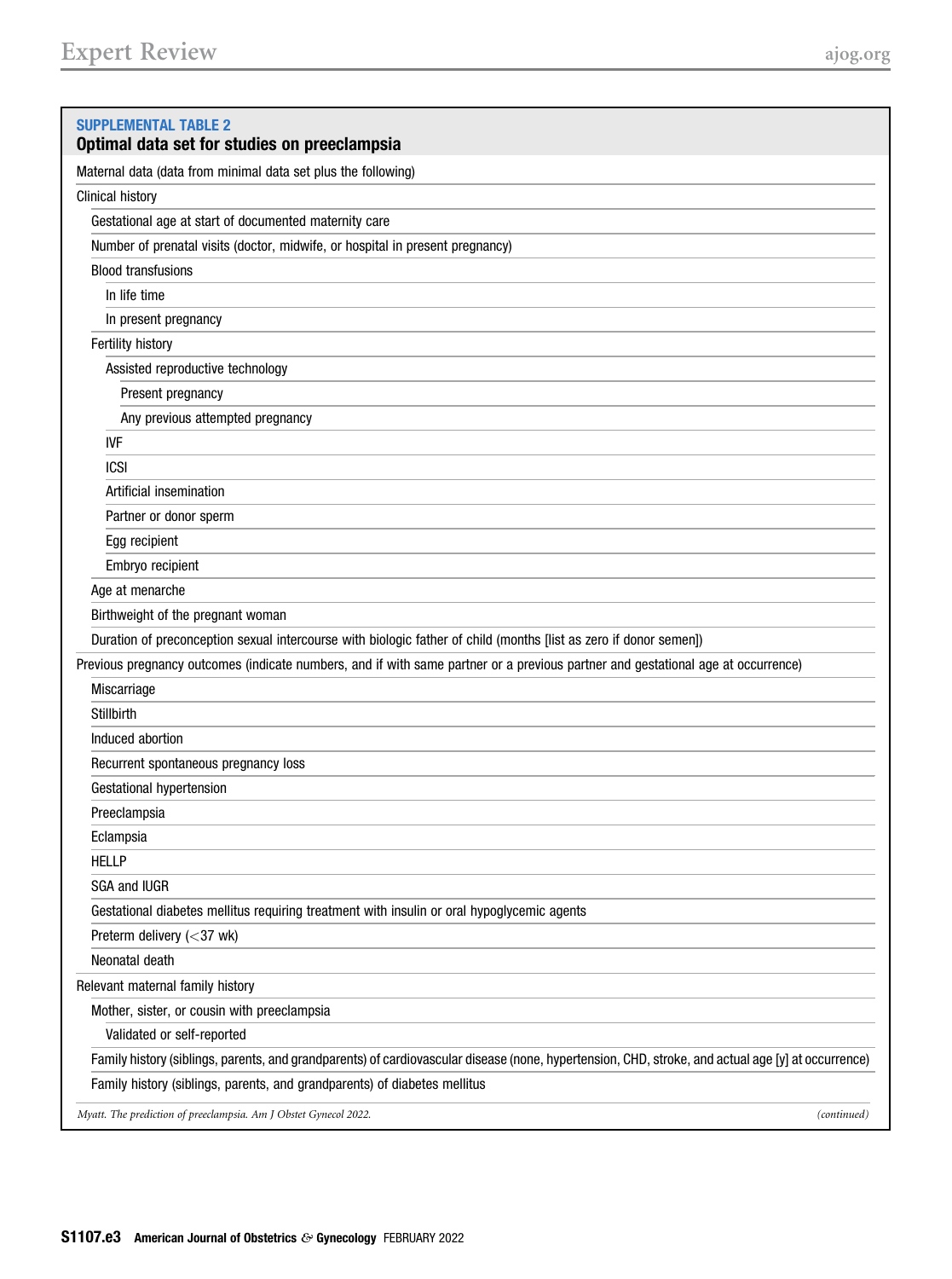| <b>SUPPLEMENTAL TABLE 2</b><br><b>Optimal data set for studies on preeclampsia (continued)</b>                                                           |
|----------------------------------------------------------------------------------------------------------------------------------------------------------|
| Relevant paternal family history                                                                                                                         |
| Has he fathered a preeclamptic pregnancy? (This mother or other mother)                                                                                  |
| Mother, sister, or cousin with preeclampsia                                                                                                              |
| Validated or self-reported                                                                                                                               |
| Family history (siblings, parents, and grandparents) of cardiovascular disease (none, hypertension, CHD, stroke, and actual age [y] at occurrence)       |
| Nicotine history                                                                                                                                         |
| Cigarette or cigar smoker                                                                                                                                |
| Snuff user                                                                                                                                               |
| Chews tobacco or takes nicotine                                                                                                                          |
| None of above used ever                                                                                                                                  |
| Used irregularly or regularly only before pregnancy                                                                                                      |
| Continues (number of cigarettes/d: $1-10$ , $11-20$ , $>20$ ; number of cigars/d: 1, $2-5$ , $>5$ )                                                      |
| In the third trimester of pregnancy (28-36 wk), stopped since early pregnancy, restarted since early or before pregnancy, continued to smoke             |
| [number])                                                                                                                                                |
| Alcohol use                                                                                                                                              |
| At baseline (never or gave up before pregnancy or gave up during pregnancy or this pregnancy)<br>Number of units/wk                                      |
| In the third trimester of pregnancy (stopped since early pregnancy, restarted since early or before pregnancy, continued to drink)<br>Number of units/wk |
| Recreational drugs or drug abuse (yes or no)                                                                                                             |
| Cannabis (yes or no)                                                                                                                                     |
| Cocaine (yes or no)                                                                                                                                      |
| Opiates (heroin, morphine, codeine, or methadone; yes or no)                                                                                             |
| Methamphetamine                                                                                                                                          |
| Ecstasy or other central stimulating drugs? (Specify)                                                                                                    |
| At baseline (never, gave up before pregnancy, gave up during pregnancy, or this pregnancy)                                                               |
| In the third trimester of pregnancy (stopped since early pregnancy, restarted since early or before pregnancy, continued to use)                         |
| Clinical data                                                                                                                                            |
| <b>Blood pressures</b>                                                                                                                                   |
| First blood pressure (and gestational age)                                                                                                               |
| Two highest systolic and diastolic blood pressures at each visit (can be at different times) or each wk if visit lasts $>1$ wk)                          |
| At diagnosis of preeclampsia                                                                                                                             |
| 2 highest systolic blood pressures within 2 wk of delivery                                                                                               |
| 2 highest diastolic blood pressures within 2 wk of delivery                                                                                              |
| Urine protein values (at each visit)                                                                                                                     |
| First urinalysis (and gestational age)                                                                                                                   |
| 24 h or timed collections                                                                                                                                |
| Protein-to-creatinine ratio                                                                                                                              |
| Weight gain during pregnancy                                                                                                                             |
| Weight gain since last delivery                                                                                                                          |
| Growth by ultrasound                                                                                                                                     |
| Myatt. The prediction of preeclampsia. Am J Obstet Gynecol 2022.<br>(continued)                                                                          |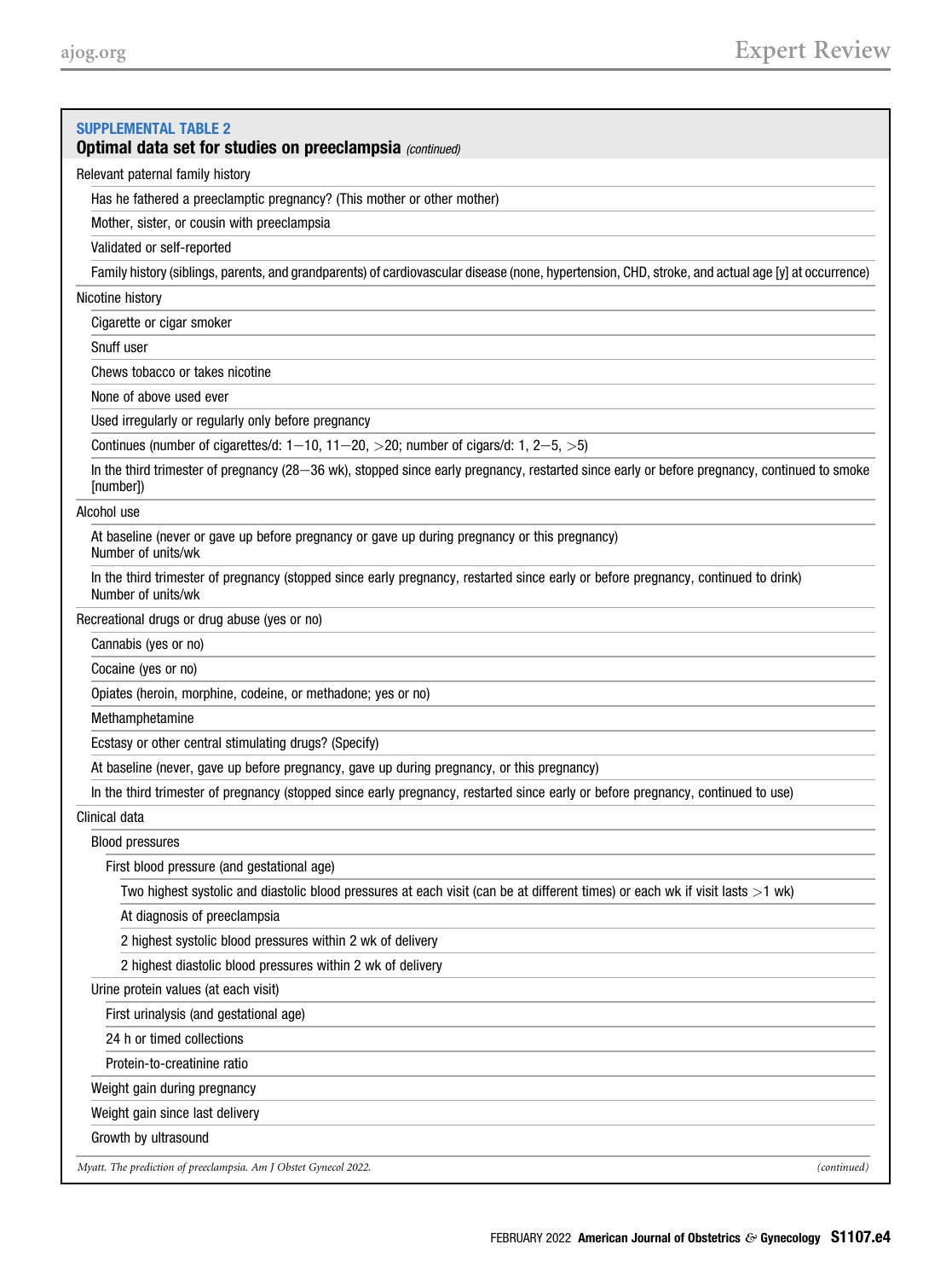| <b>SUPPLEMENTAL TABLE 2</b>                                                                                                |
|----------------------------------------------------------------------------------------------------------------------------|
| Optimal data set for studies on preeclampsia (continued)                                                                   |
| Constant (above, below, or on curve)                                                                                       |
| Falling off with increasing gestation                                                                                      |
| Macrosomia                                                                                                                 |
| Uteroplacental blood flow indices at midgestation (16-25 wk), performed or not performed                                   |
| Notching (yes or no)                                                                                                       |
| Unilateral (yes or no)                                                                                                     |
| Bilateral (yes or no)                                                                                                      |
| Pulsatility index (mean of bilateral measurements)                                                                         |
| Umbilical blood flow indices if clinical suspicion of FGR or documented FGR (done or not done)                             |
| Gestational age at which performed                                                                                         |
| Pulsatility index (value) and resistance index (value)                                                                     |
| Absent end diastolic flow (yes or no)                                                                                      |
| Reversed end diastolic flow (yes or no)                                                                                    |
| Fetal growth ultrasound                                                                                                    |
| 12 wk                                                                                                                      |
| $18 - 20$ wk                                                                                                               |
| 28 wk                                                                                                                      |
| 36 wk                                                                                                                      |
| If clinical indication of FGR or documented FGR                                                                            |
| Labor (active phase, yes or no; labor defined as uterine contractions, which result in cervical dilatation and effacement) |
| Spontaneous (yes or no)                                                                                                    |
| Induced (yes or no)                                                                                                        |
| Induction indicated for hypertensive disorder (yes or no)                                                                  |
| Cesarean delivery (yes or no)                                                                                              |
| Cesarean delivery indicated for hypertensive disorder (yes or no)                                                          |
| Medical conditions before pregnancy (in addition to those in minimal data set)                                             |
| Select either                                                                                                              |
| In pregnancy alone                                                                                                         |
| Before pregnancy                                                                                                           |
| Before and continuing during pregnancy                                                                                     |
| Other endocrine disease                                                                                                    |
| Thyroid disease                                                                                                            |
| Adrenal disease                                                                                                            |
| Liver disease                                                                                                              |
| Hematologic disorder, including alloimmune or isoimmune                                                                    |
| Epilepsy or seizure disorder                                                                                               |
| Heart disease                                                                                                              |
| Cancer                                                                                                                     |
| Metabolic syndrome (any 3 of the 5 criteria described in Alberti et al <sup>49</sup> are present before pregnancy)         |
| PCOS ( $\geq$ 2 of the following 3 features are present)                                                                   |
| Oligo- and anovulation                                                                                                     |
|                                                                                                                            |
| Myatt. The prediction of preeclampsia. Am J Obstet Gynecol 2022.<br>(continued)                                            |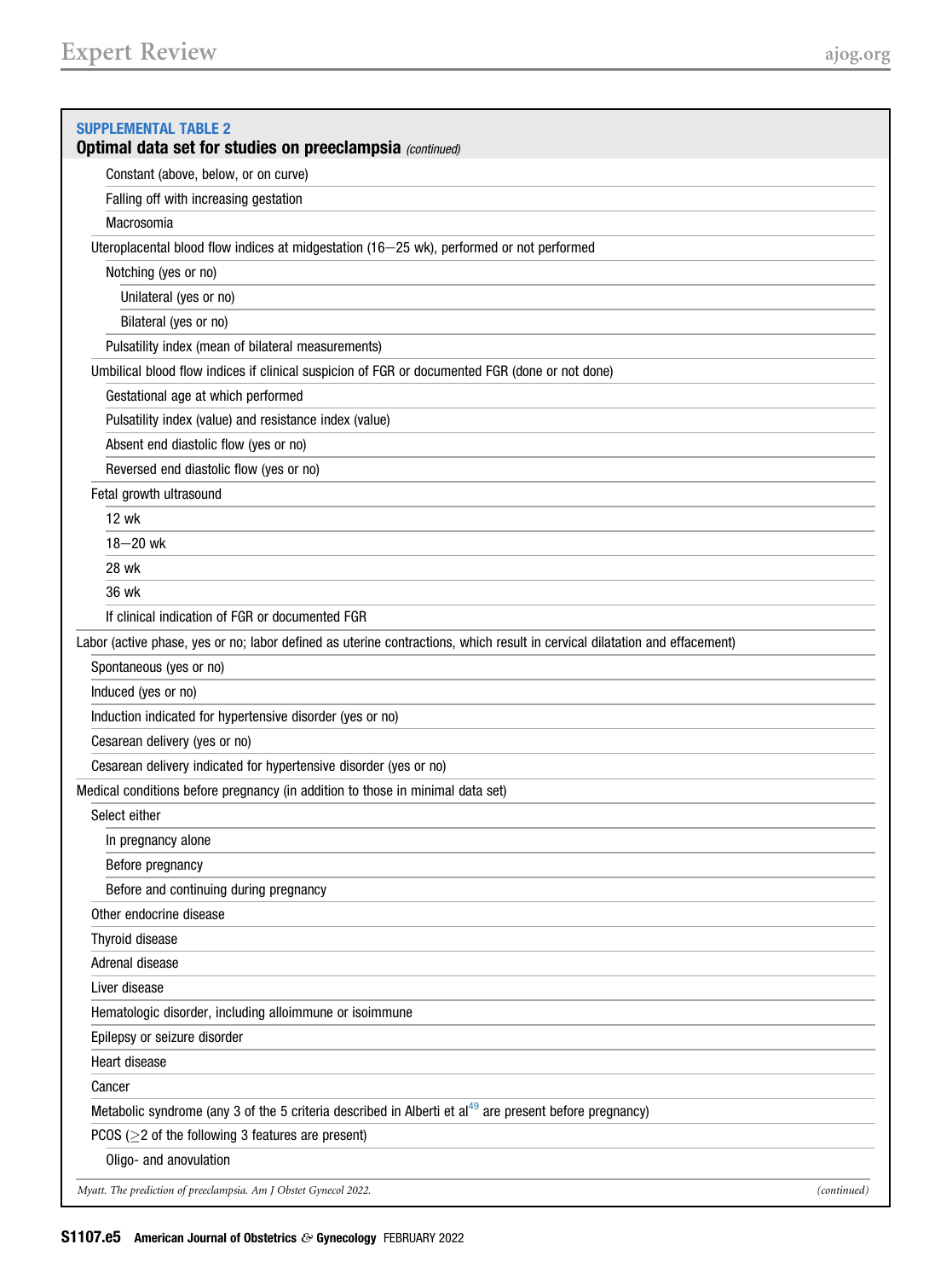| <b>SUPPLEMENTAL TABLE 2</b><br>Optimal data set for studies on preeclampsia (continued)                                              |
|--------------------------------------------------------------------------------------------------------------------------------------|
| Clinical and biochemical signs of hyperandrogenism                                                                                   |
| Polycystic ovaries and exclusion of other pathogeneses (congenital adrenal hyperplasia, androgen-secreting tumors, Cushing syndrome) |
| Infectious disease                                                                                                                   |
| Malaria                                                                                                                              |
| Placental (yes or no), laboratory diagnosis (yes or no)                                                                              |
| <b>HIV</b>                                                                                                                           |
| CD4 count                                                                                                                            |
| TB                                                                                                                                   |
| Active or inactive                                                                                                                   |
| Schistosomiasis                                                                                                                      |
| <b>Hepatitis B</b>                                                                                                                   |
| <b>STD</b>                                                                                                                           |
| Gonorrhea                                                                                                                            |
| Syphilis                                                                                                                             |
| Chlamydia                                                                                                                            |
| Herpes                                                                                                                               |
| Trichomoniasis                                                                                                                       |
| Genital warts                                                                                                                        |
| Other                                                                                                                                |
| Urinary tract infection                                                                                                              |
| Antibiotics (yes or no)                                                                                                              |
| Other infectious disease                                                                                                             |
| Medications before and during pregnancy                                                                                              |
| Select either                                                                                                                        |
| In pregnancy alone (Which wk started?)                                                                                               |
| Before pregnancy                                                                                                                     |
| Before and continuing during pregnancy                                                                                               |
| <b>Vitamins</b>                                                                                                                      |
| Vitamin C                                                                                                                            |
| Vitamin D                                                                                                                            |
| Vitamin E                                                                                                                            |
|                                                                                                                                      |
| Other                                                                                                                                |
| <b>Multivitamins</b>                                                                                                                 |
| Folate                                                                                                                               |
| Fortified foods available in country of residence (yes or no)                                                                        |
| List additives used for fortification                                                                                                |
| Aspirin                                                                                                                              |
| Platelet-active drugs                                                                                                                |
| Antioxidants                                                                                                                         |
| High dosages of vitamin $C$ ( $>500$ mg)                                                                                             |
| Myatt. The prediction of preeclampsia. Am J Obstet Gynecol 2022.<br>(continued)                                                      |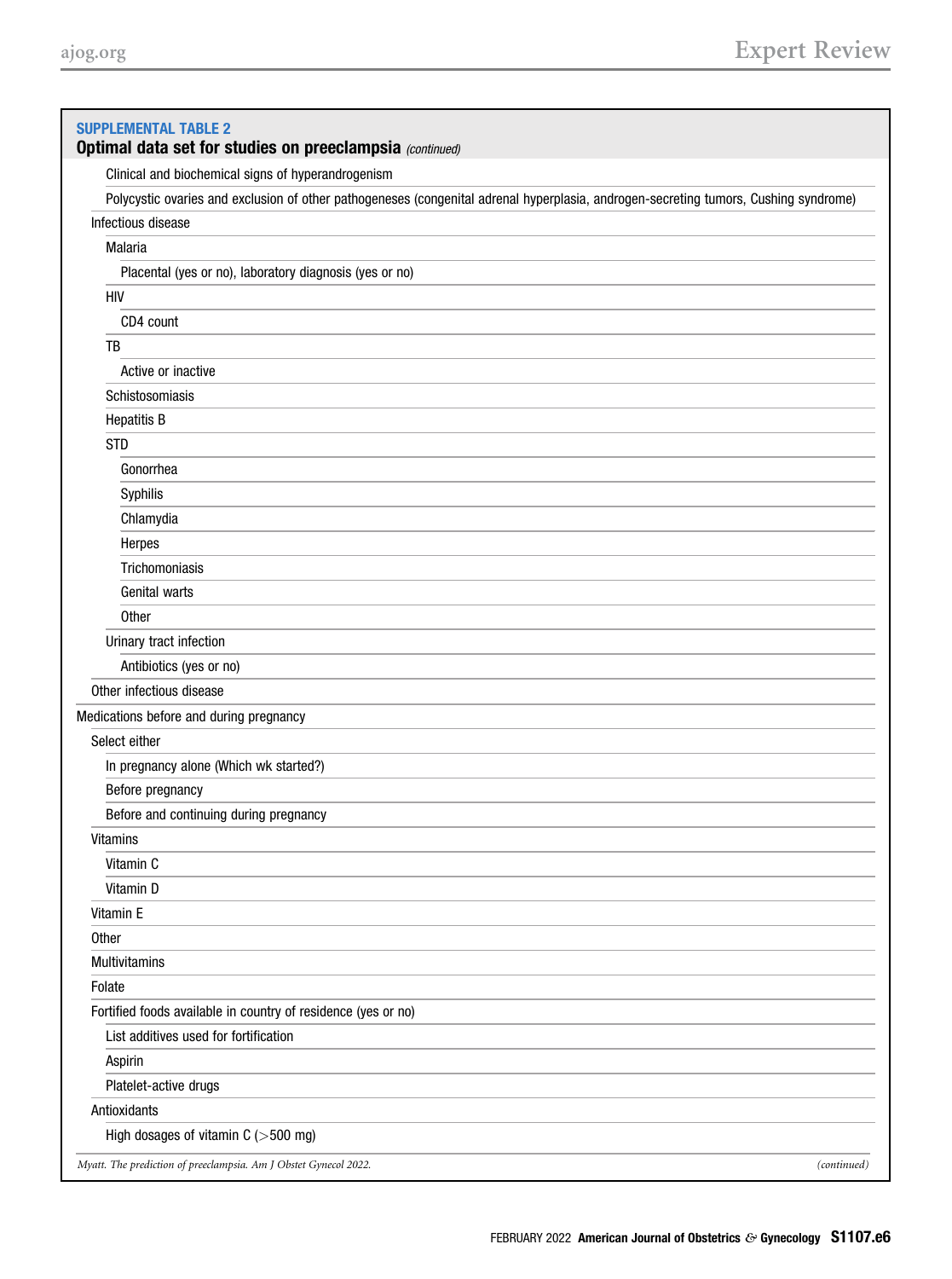| <b>SUPPLEMENTAL TABLE 2</b><br>Optimal data set for studies on preeclampsia (continued) |
|-----------------------------------------------------------------------------------------|
| High dosages of vitamin $E$ ( $>$ 400 IU)                                               |
| $\beta$ -carotene                                                                       |
| Resveratrol                                                                             |
| Selenium                                                                                |
| Coenzyme Q10                                                                            |
| Other (specify)                                                                         |
| Fish oil                                                                                |
| Calcium (specify amount)                                                                |
| Iron supplements (specify)                                                              |
| Diuretics (specify)                                                                     |
| Antihypertensive agents (specify)                                                       |
| Antibiotics (specify)                                                                   |
| Anticoagulants (specify)                                                                |
| Anticonvulsants                                                                         |
| MgSO <sub>4</sub>                                                                       |
| Other (specify)                                                                         |
| Antidepressants (SSRIs; specify)                                                        |
| Antiglycemic agents                                                                     |
| Insulin                                                                                 |
| Metformin                                                                               |
| Other (specify)                                                                         |
| Long-term immunosuppressants                                                            |
| Thyroid supplements                                                                     |
| Antithyroid treatment for thyrotoxicosis                                                |
| Other (specify)                                                                         |
| Postnatal maternal care                                                                 |
| Length of stay in hospital (d)                                                          |
| Infant data (data from the minimal data set plus the following)                         |
| Length                                                                                  |
| APGAR scores (1, 5, and 10 min if recorded)                                             |
| Umbilical cord gases                                                                    |
| Admitted to NICU (yes or no)                                                            |
| Length of stay in NICU (d)                                                              |
| Outcome at discharge from the NICU                                                      |
| <b>IVH</b>                                                                              |
| <b>BPD</b>                                                                              |
| <b>RDS</b>                                                                              |
| <b>NEC</b>                                                                              |
| Hypoxic-ischemic encephalopathy                                                         |
| Convulsions                                                                             |
| Myatt. The prediction of preeclampsia. Am J Obstet Gynecol 2022.<br>(continued)         |